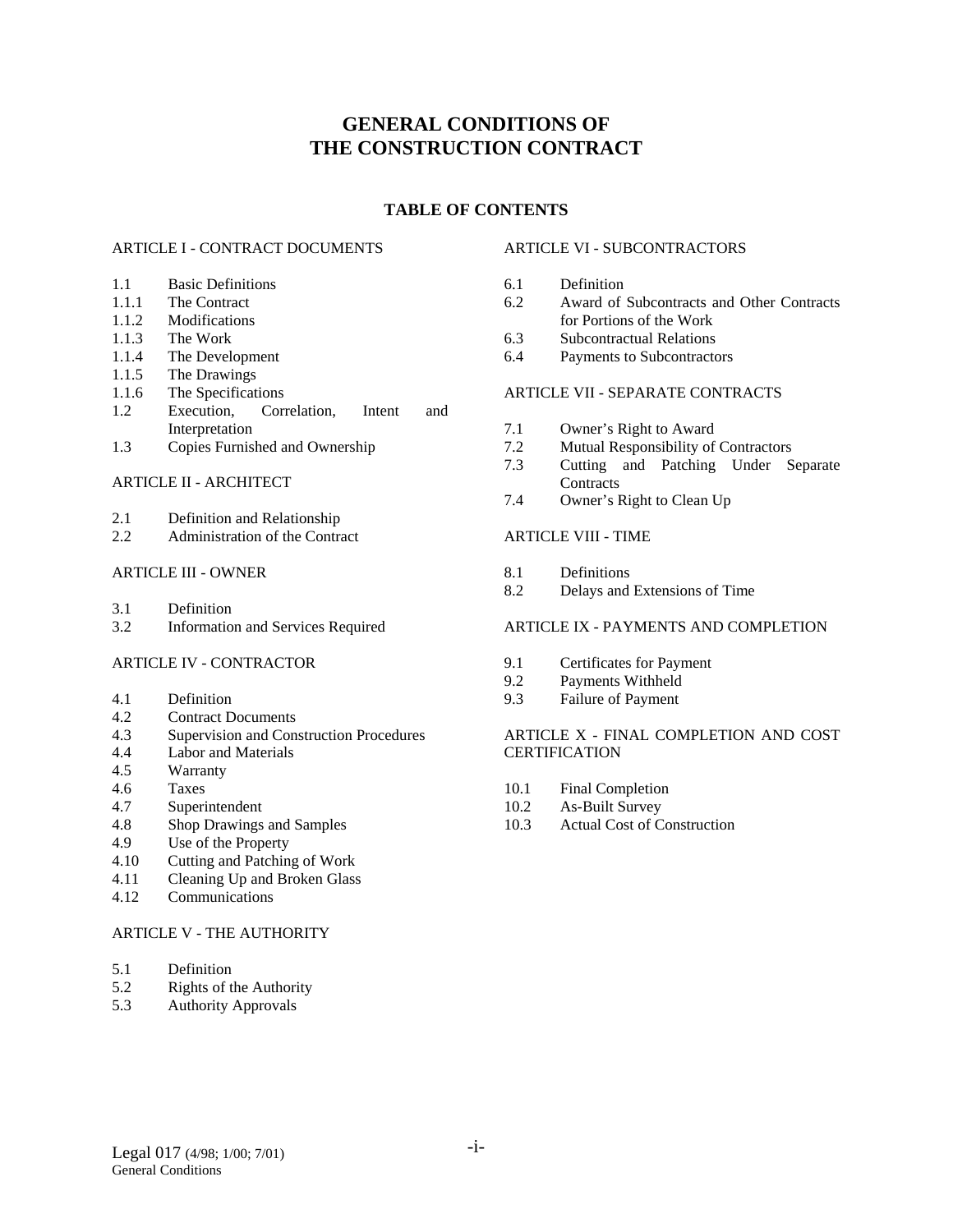#### ARTICLE XI - PROTECTION OF PERSONS AND PROPERTY

- 11.1 Safety of Persons and Property
- 11.2 Emergencies

#### ARTICLE XII - CHANGES IN THE WORK

- 12.1 Change Orders
- 12.2 Claims for Additional Cost or Time
- 12.3 Minor Changes in the Work<br>12.4 Filed Orders
- Filed Orders
- 12.5 Unforeseen Conditions

#### ARTICLE XIII - UNCOVERING AND CORRECTION OF WORK

- 13.1 Uncovering of Work
- 13.2 Correction of Work
- 13.3 Owner's Acceptance of Defective or Nonconforming Work

#### ARTICLE XIV - DISPUTES AND ARBITRATION

- 14.1 Disputes Over Proper Performance of the Work
- 14.2 Disputes Over Other Matters<br>14.3 Continuation of the Work
- Continuation of the Work

#### ARTICLE XV - EMPLOYMENT PRACTICES

- 15.1 Enforcement of Provisions
- 15.2 Inclusion of Provisions in Subcontracts
- 15.3 Equal Employment Opportunity
- 15.4 Inconsistent Provisions

#### ARTICLE XVI - SUBCONTRACTS AND **ASSIGNMENTS**

- 16.1 Subcontracts
- 16.2 Subcontractors to be Obligated to Owner and Authority
- 16.3 Inspection of Subcontractor's Records
- 16.4 Subcontract Provisions
- 16.5 Contractor Assistance Program (CAP)

### ARTICLE XVII - INSURANCE

- 17.1 Type and Amount
- 17.2 Form, Companies and Original Policies
- 17.3 Uninsured Claims

#### ARTICLE XVIII - MISCELLANEOUS PROVISIONS

- 18.1 Law of the Place
- 18.2 Successors and Assigns
- 18.3 Claims for Damages
- 18.4 Royalties and Patents
- 18.5 Tests
- 18.6 Interest
- 18.7 Job Sign
- 18.8 Rights and Remedies<br>18.9 Subheadings
- Subheadings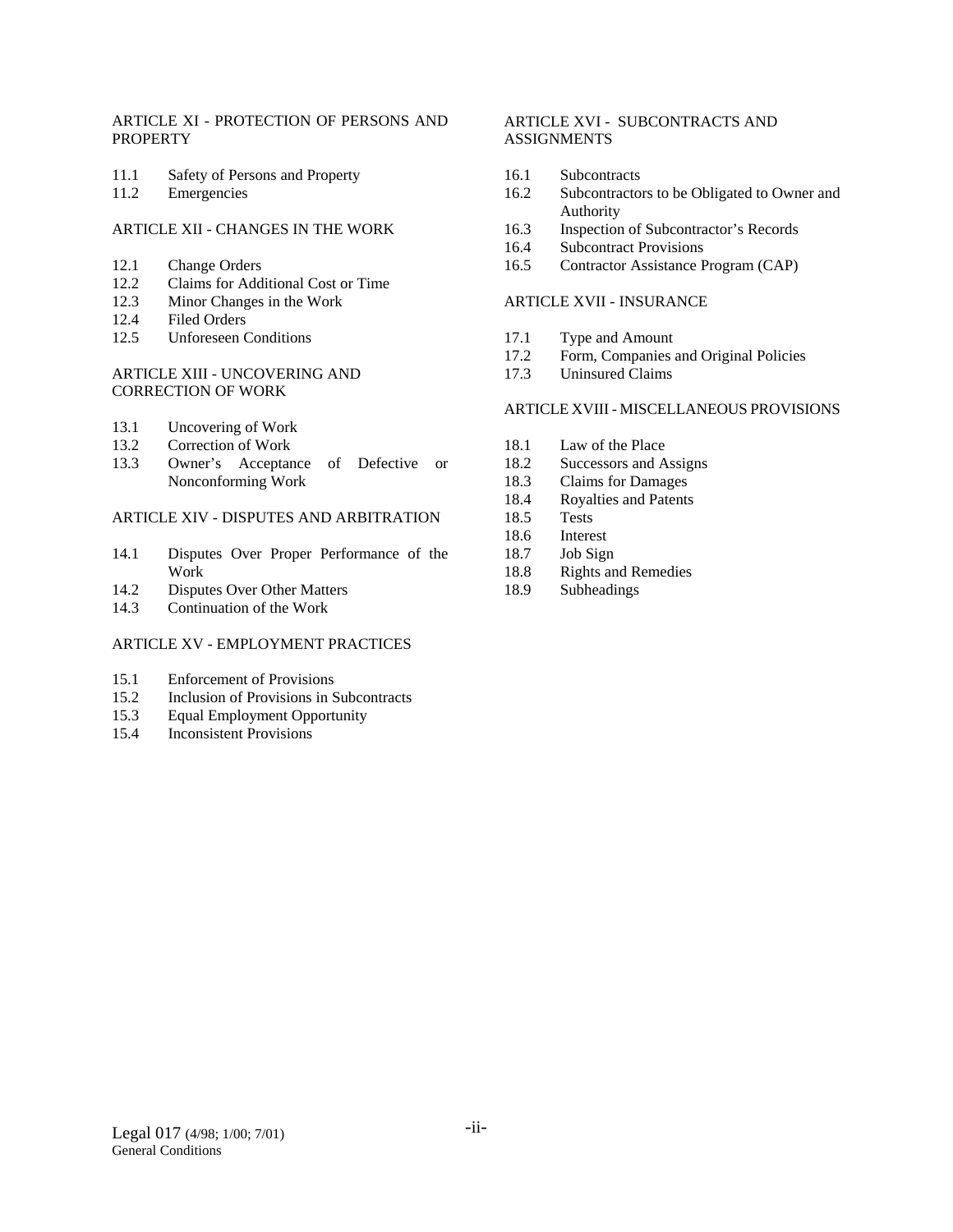# **GENERAL CONDITIONS OF THE CONSTRUCTION CONTRACT**

# **ARTICLE 1 - CONTRACT DOCUMENTS**

## 1.1 BASIC DEFINITIONS

1.1.1 The **Contract Documents** are defined in Section 101 of the Contract. The Contract Documents represent the entire and integrated agreement between the parties hereto and supersede all prior negotiations, representations, or agreements, either written or oral, including any bidding documents. The Contract Documents may be amended or modified only by a modification as defined in Section [1.1.2](#page-2-0) hereof.

<span id="page-2-0"></span>1.1.2 A **Modification** shall be part of the Contract Documents. A Modification is (1) a written amendment to the Contract Documents signed by both parties and approved by the Authority; (2) a Change Order under Section [13.1.2](#page-20-0) hereof; (3) a written interpretation issued by the Architect pursuant to Section [1.2.4](#page-3-0) hereof; or (4) a written order for a minor change in the Work issued by the Architect pursuant to Section [2.2.12](#page-4-0) hereof. A Modification may be made only after execution of the Contract Documents.

1.1.3 The **Work** includes all labor, materials, supplies, tools, equipment, and professional and nonprofessional services, and includes the performance of all other acts and the supplying of all other things (including, but not limited to, all light, power, water and sanitary facilities for workmen during the progress of the Work) necessary to complete the Development as designed, including all materials and equipment incorporated or to be incorporated in such construction.

1.1.4 The **Development** is the total construction designed by the Design Architect and evidenced by the Contract Documents with all Modifications, if any, and includes the Property.

1.1.5 The **Drawings** are the graphic and pictorial portions of the Contract Documents described in Section 101 of the Construction Contract, showing the design, location and dimensions of the Work.

1.1.6 The **Specifications** are that portion of the Contract Documents described in Section 101 of the Construction Contract, consisting of the written requirements for materials, equipment, construction systems, standards and workmanship for the Work, and the performance of related services.

# 1.2 EXECUTION, CORRELATION, INTENT AND INTERPRETATION

1.2.1 The Contract Documents shall be signed by the Owner and Contractor, unless such document does not require the signature of one of the parties. If either the Owner or the Contractor or both do not sign any of the Contract Documents, those accepted for filing by the Authority shall control and be binding upon the parties.

1.2.2 All capitalized terms used in this document, if not defined herein, shall have the meaning ascribed to them in the Construction Contract. Words which have well-known technical or trade meanings are used herein in accordance with such recognized meanings.

1.2.3 The organization of the Specifications into divisions, sections and articles, and the arrangement of Drawings shall not control the Contractor in dividing the Work among Subcontractors or in establishing the extent of Work to be performed by any trade.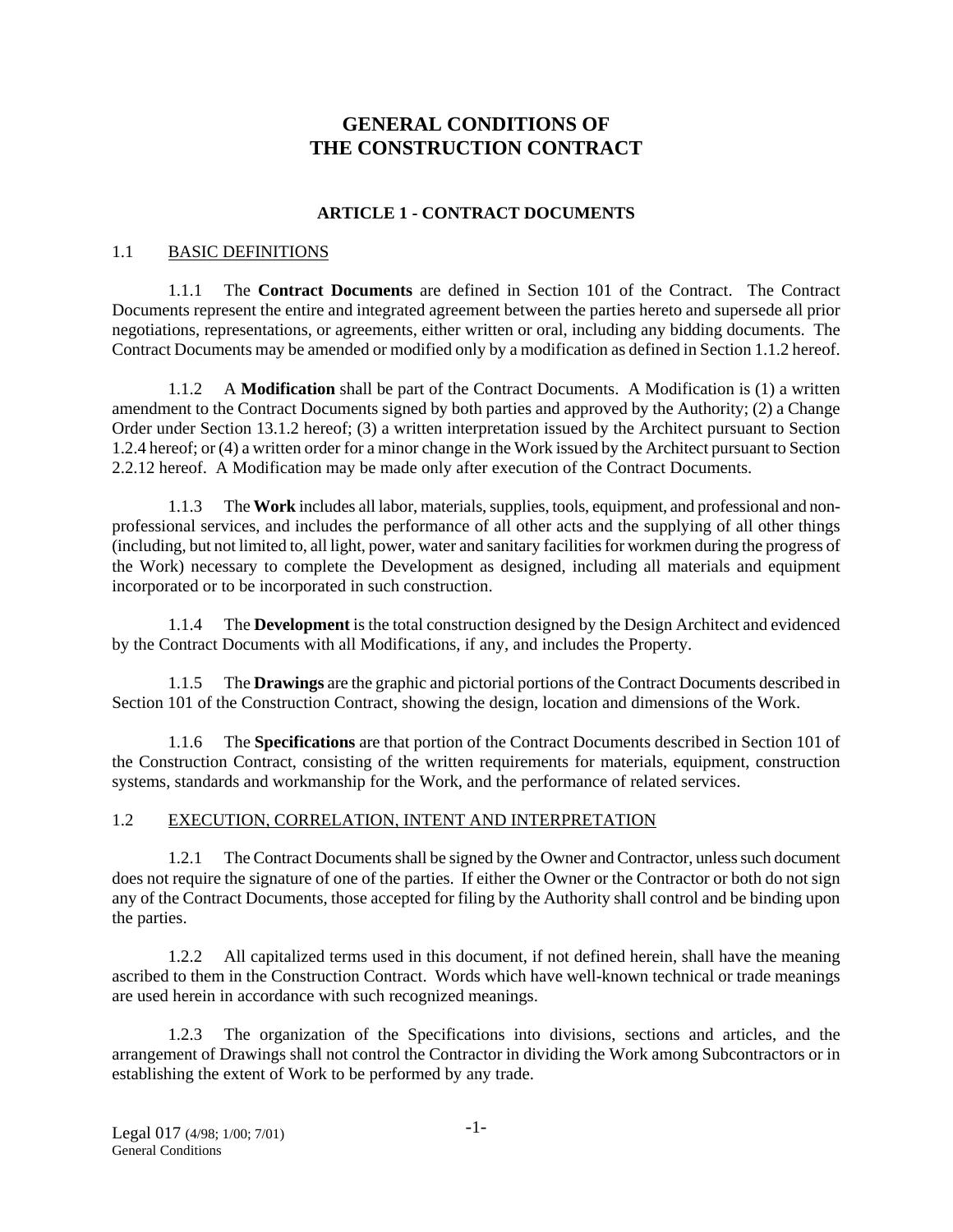<span id="page-3-0"></span>1.2.4 Written interpretations necessary for the proper execution or progress of the Work, in the form of drawings or otherwise, will be issued with reasonable promptness by the Architect and in accordance with any schedule agreed upon. Such interpretations shall be consistent with and reasonably inferable from the Contract Documents, and may be effected by Field Order.

# 1.3 COPIES FURNISHED AND OWNERSHIP

1.3.1 Unless otherwise provided in the Contract Documents, the Contractor shall be furnished, without charge, six (6) complete sets of the Drawings and Specifications.

1.3.2 All Drawings, Specifications and copies thereof furnished by the Architect are and shall remain the property of the Architect. They are not to be used on any other housing development, and, with the exception of one Contract set for each party to the Contract and one set for the Authority, are to be returned to the Architect on request at the completion of the Work.

# **ARTICLE 2 - ARCHITECT**

## 2.1 DEFINITION AND RELATIONSHIP

2.1.1 The term "Architect" shall mean the person or organization identified in the Construction Contract as the Architect administering the Construction Contract, and his authorized representative. The term "Design Architect" shall mean the Design Architect identified in the Construction Contract as having prepared the Drawings and Specifications and his authorized representative. The Architect is referred to throughout the Contract Documents as if singular in number.

2.1.2 When, in the course of the Work, the Architect is requested to perform work of the Design Architect or the Architect becomes aware of work to be performed by the Design Architect, it shall be the duty of the Architect to notify the Design Architect to perform such work, and the performance of such work by the Design Architect shall be coordinated with the performance of other elements of the Work. If the Design Architect is unable or unwilling to perform such design work, the Architect shall do so.

2.1.3 Nothing contained in the Contract Documents shall create any contractual relationship between the Architect and the Contractor.

### 2.2 ADMINISTRATION OF THE CONTRACT

2.2.1 The Architect will provide general administration of the Construction Contract, including performance of the functions hereinafter described.

2.2.2 The Architect will be the Owner's representative during construction and until final payment and for purposes of one or more inspections during the applicable warranty period. The Architect will have authority to act on behalf of the Owner to the extent provided in the Contract Documents, unless otherwise modified in writing, copies of which written modification shall be delivered to the Contractor and the Authority. The Architect will advise and consult with the Owner and the Authority, and all of the Owner's instructions to the Contractor shall be issued through the Architect.

2.2.3 The Architect shall at all times have access to the Work wherever it is in preparation and progress. The Contractor shall provide facilities for such access adequate for the Architect to perform his functions under the Contract Documents.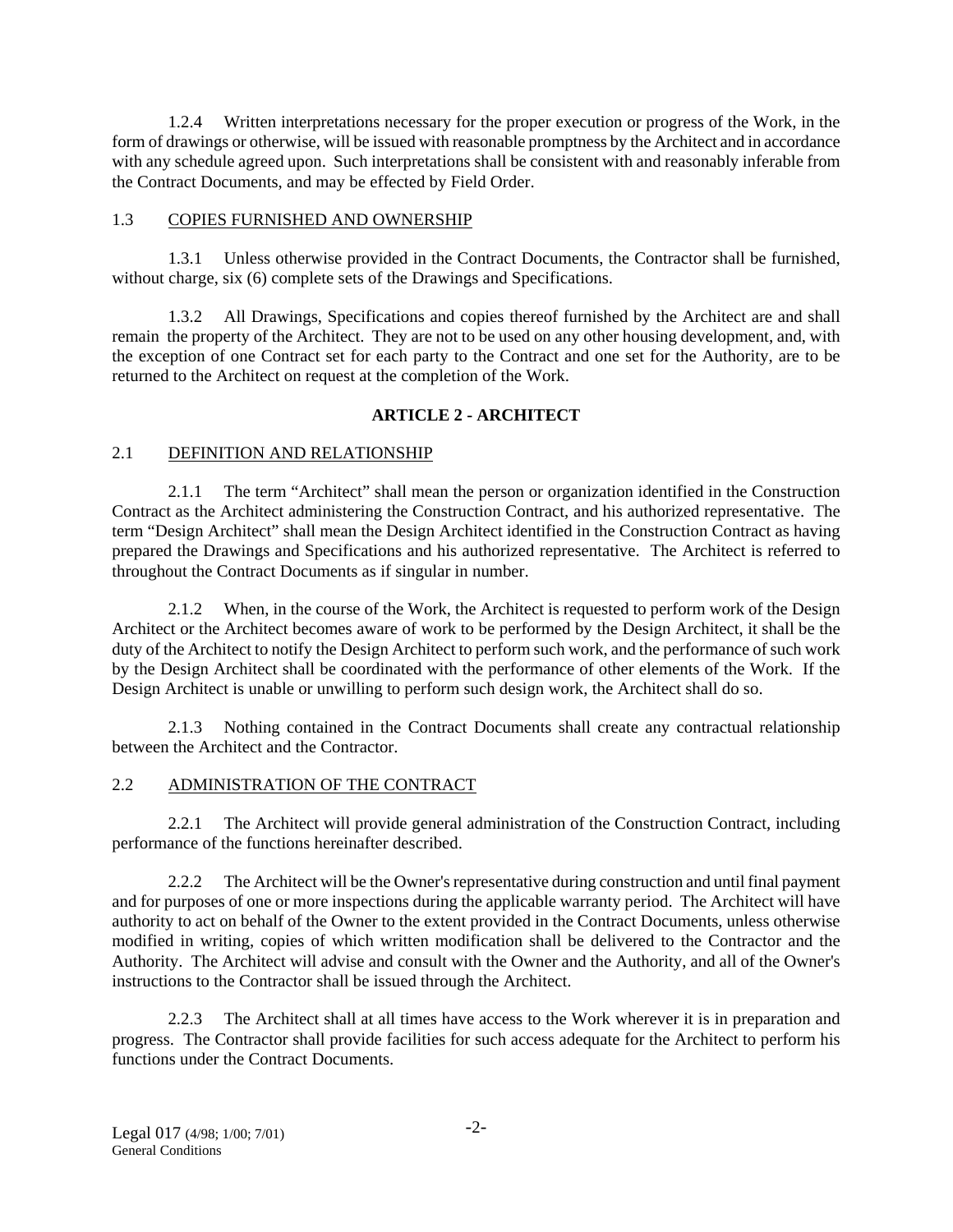<span id="page-4-2"></span>2.2.4 The Architect will make periodic visits to the site to familiarize himself with the progress and quality of Work and to determine if the Work is proceeding in accordance with the Contract Documents. On the basis of his on-site observations, he will guard the Owner against defects and deficiencies in the Work of the Contractor. The Architect will not be required to make exhaustive or continuous on-site inspections to check the quality or quantity of the Work. The Architect will not be responsible for construction means, methods, techniques, sequences or procedures or for safety precautions and programs in connection with the Work, and he will not be responsible for the Contractor's failure to carry out the Work in accordance with the Contract Documents.

2.2.5 Based on the Architect's observations and the Contractor's application for payment on Form PSD 10:001 or CD 260, the Architect will determine the amounts owing to the Contractor and will execute the Certificate for Payment on the Application for Disbursement of Mortgage Loan Proceeds in accordance with [ARTICLE 10](#page-15-0) hereof.

2.2.6 The Architect will be, in the first instance, the interpreter of the Contract Documents and the judge of the performance thereunder by both the Owner and Contractor. In the event of a disagreement between the Architect and the Authority as to interpretation of the Contract Documents or as to performance of the Owner and Contractor thereunder, then the interpretation of the Authority shall control. The Architect will render promptly such interpretations as may be necessary for the proper execution or progress of the Work.

2.2.7 Claims, disputes and other matters in question between the Contractor and the Owner relating to the execution or progress of the Work or the interpretation of the Contract Documents shall be referred initially to the Architect for decision, which decision he will render promptly in writing.

2.2.8 All interpretations and decisions of the Architect shall be consistent with the intent of the Contract Documents. In his capacity as interpreter and judge, he will exercise his best efforts to insure faithful performance by both the Owner and the Contractor and will not show partiality to either.

2.2.9 The Architect's decisions in matters relating to artistic effect will be final if consistent with the intent of the Contract Documents except as provided in Section [2.2.18](#page-5-0) hereof.

<span id="page-4-1"></span>2.2.10 The Architect will have authority to reject Work which does not conform to the Contract Documents. Whenever, in his reasonable opinion, he considers it necessary or advisable to ensure the proper implementation of the intent of the Contract Documents, he will have authority to require the Contractor to stop the Work or any portion thereof, or to require special inspection of testing of the Work as provided in Section [18.5.2](#page-33-0) hereof whether or not such Work be then fabricated, installed or completed. However, neither the Architect's authority to act under this Sectio[n2.2.10](#page-4-1) nor any decision made by him in good faith either to exercise or not to exercise such authority, shall give rise to any duty or responsibility of the Architect to the Contractor, any Subcontractor, any of their agents or employees, or any other person performing any of the Work.

2.2.11 The Architect will review Shop Drawings and Samples as provided in Sections [4.8.1 th](#page-8-0)rough [4.8.8](#page-8-1) hereof inclusive.

<span id="page-4-0"></span>2.2.12 The Architect will prepare Change Orders in accordance with [ARTICLE 12 h](#page-18-0)ereof, and will have authority to order minor changes in the Work as provided in Section [12.3](#page-19-0) hereof.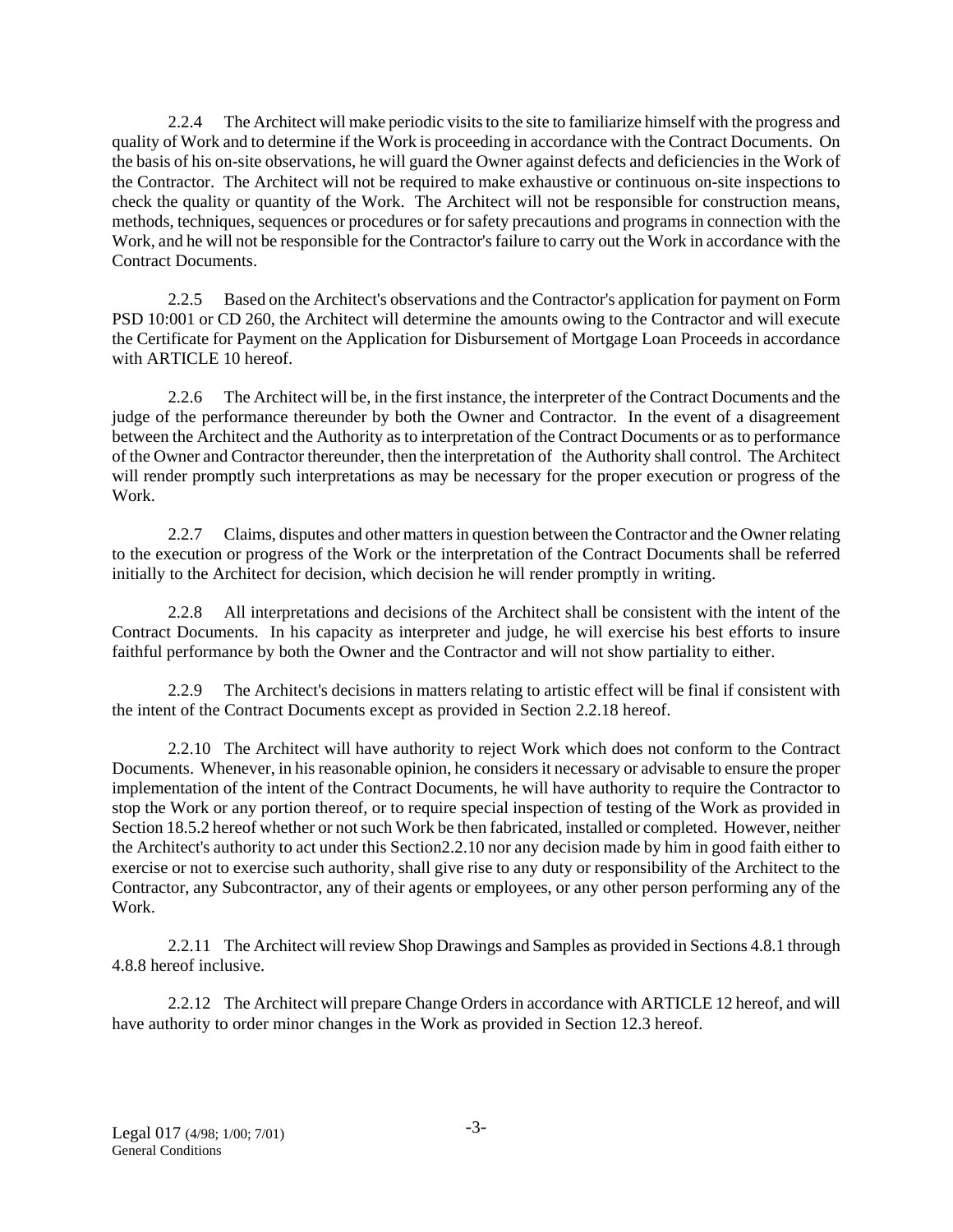2.2.13 The Architect will conduct inspections to determine the date of Final Completion as provided in the Construction Contract, will receive written guarantees and related documents required by the Contract and assembled by the Contractor, and will execute a final Certificate for Payment as required by the Construction Contract.

2.2.14 The duties, responsibilities and limitations of authority of the Architect as the Owner's representative during construction as set forth in these General Conditions will not be modified or extended without written consent of the Owner, the Architect and the Authority, a copy of which written consent shall be provided to the Contractor.

2.2.15 The Architect will not be responsible for the acts or omissions of the Contractor, any Subcontractors, or any of their agents or employees, or any other persons performing any of the Work.

2.2.16 In case of the termination of the employment of the Architect, the Owner shall appoint an architect as to whom the Contractor and the Authority make no reasonable objection, whose status under the Contract Documents shall be that of the former Architect.

2.2.17 The Architect immediately shall furnish the Owner and the Authority with copies of all Field Orders, proposed Change Orders, proposed Orders for Extra Work, interpretations and all other documents prepared and executed by him during the construction period and until final payment.

<span id="page-5-0"></span>2.2.18 The Architect will furnish all color and material samples to the Authority or its representative. The Architect's decision regarding color or material samples shall be subject to the approval of the Authority.

### **ARTICLE 3 - OWNER**

### 3.1 DEFINITION

The Owner is the person or organization identified as such in the Construction Contract and is referred to throughout the Contract Documents as if singular in number and masculine in gender. The term Owner means the Owner or his authorized representative.

### 3.2 INFORMATION AND SERVICES REQUIRED OF THE OWNER

3.2.1 The Owner shall furnish an initial survey describing the physical characteristics, legal description, easements, boundaries and utility locations for the Property.

3.2.2 Except for those fees and permits paid for and provided by the Contractor pursuant to the Construction Contract, the Owner shall secure and pay for all zoning and planning approvals, easements, taxes, assessments and all other permits, approvals and fees necessary for permanent structures or permanent changes in existing facilities.

3.2.3 Information or services under the Owner's control shall be furnished by the Owner with reasonable promptness to avoid delay in the orderly progress of the Work.

3.2.4 The Owner shall issue all instructions to the Contractor through the Architect.

3.2.5 The foregoing are in addition to other duties and responsibilities of the Owner.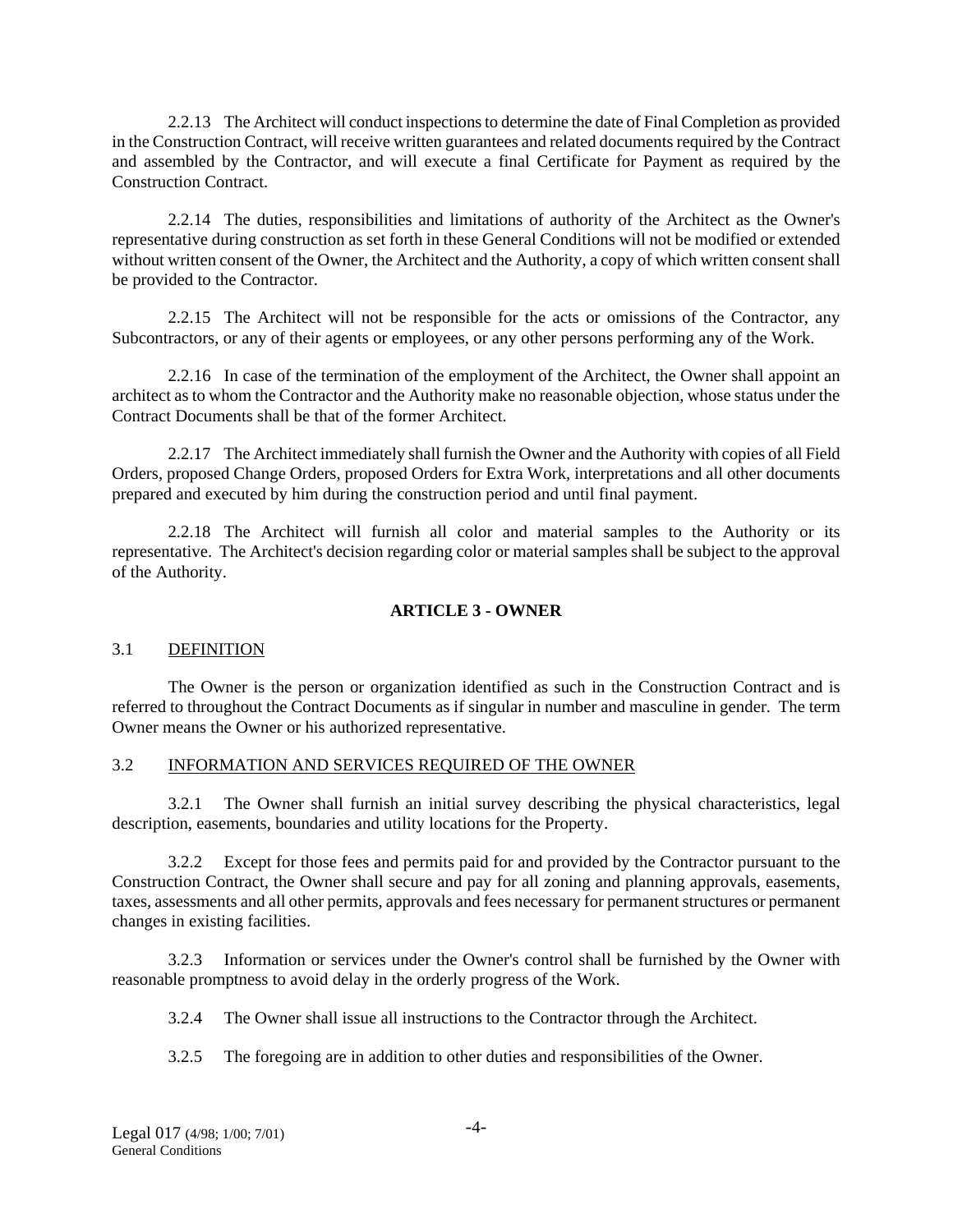### <span id="page-6-0"></span>**ARTICLE 4 - CONTRACTOR**

### 4.1 DEFINITION

The Contractor is the person or organization identified as such in the Construction Contract and is referred to throughout the Contract Documents as if singular in number and masculine in gender. The term Contractor means the Contractor or his authorized representative.

## 4.2 CONTRACT DOCUMENTS

4.2.1 The Contractor shall carefully study and compare the Construction Contract, these General Conditions, the Drawings and Specifications, and all Addenda and Modifications and shall at once report to the Architect any error, inconsistency or omission he may discover. The Contractor shall do no Work without consulting the Drawings and Specifications and any Addenda or Modifications.

4.2.2 If the Contractor observes that the Drawings and Specifications are at variance with any applicable codes, laws, ordinances, rules or regulations, or protective covenants, it shall notify promptly the Architect and the Authority in writing, and any necessary changes shall be made as provided in the Contract Documents for changes in the Drawings and Specifications. If the Contractor performs any Work knowing it to be contrary to such codes, laws, ordinances, rules or regulations, or protective covenants without giving such notice to the Architect and the Authority, it shall bear all cost arising therefrom, including the cost of correcting any such Work

4.2.3 The Contractor shall prepare and submit to the Architect and the Authority an estimated progress schedule for the Work, for their approval. The progress schedule shall be related to the entire Development to the extent required by the Contract Documents. This schedule shall indicate the dates for the starting and completion of the various stages of construction and shall be revised as required by the conditions of Work, subject to the approval of the Architect and the Authority.

4.2.4 The Contractor shall maintain at the site for the Owner and the Authority one copy of all Drawings, Specifications, Addenda, approved Shop Drawings, Change Orders and other Modifications, in good order and marked to record all changes made during construction. These shall be available to the Architect and the Authority. The Drawings, marked to record all changes made during construction, shall be delivered to the Architect for the Owner upon completion of the Work.

# 4.3 SUPERVISION AND CONSTRUCTION PROCEDURES

4.3.1 The Contractor shall supervise and direct the Work, using his best skill and attention. He shall be solely responsible for all construction means, methods, techniques, sequences and procedures and for coordinating all portions of the Work under the Contract Documents. The Contractor shall give all required notices and shall comply with all applicable codes, laws, ordinances, rules, and regulations, and protective covenants, including all laws and regulations governing occupational safety and health. The Contractor shall notify immediately the Owner and the Authority of the delivery of all permits, licenses, certificates of inspection, certificates of occupancy, and any other such certificates and instruments required by law, regardless of to whom issued, and shall cause them to be displayed to the Owner and the Authority upon request.

4.3.2 The Contractor shall assume full responsibility for the maintenance of all landscaping which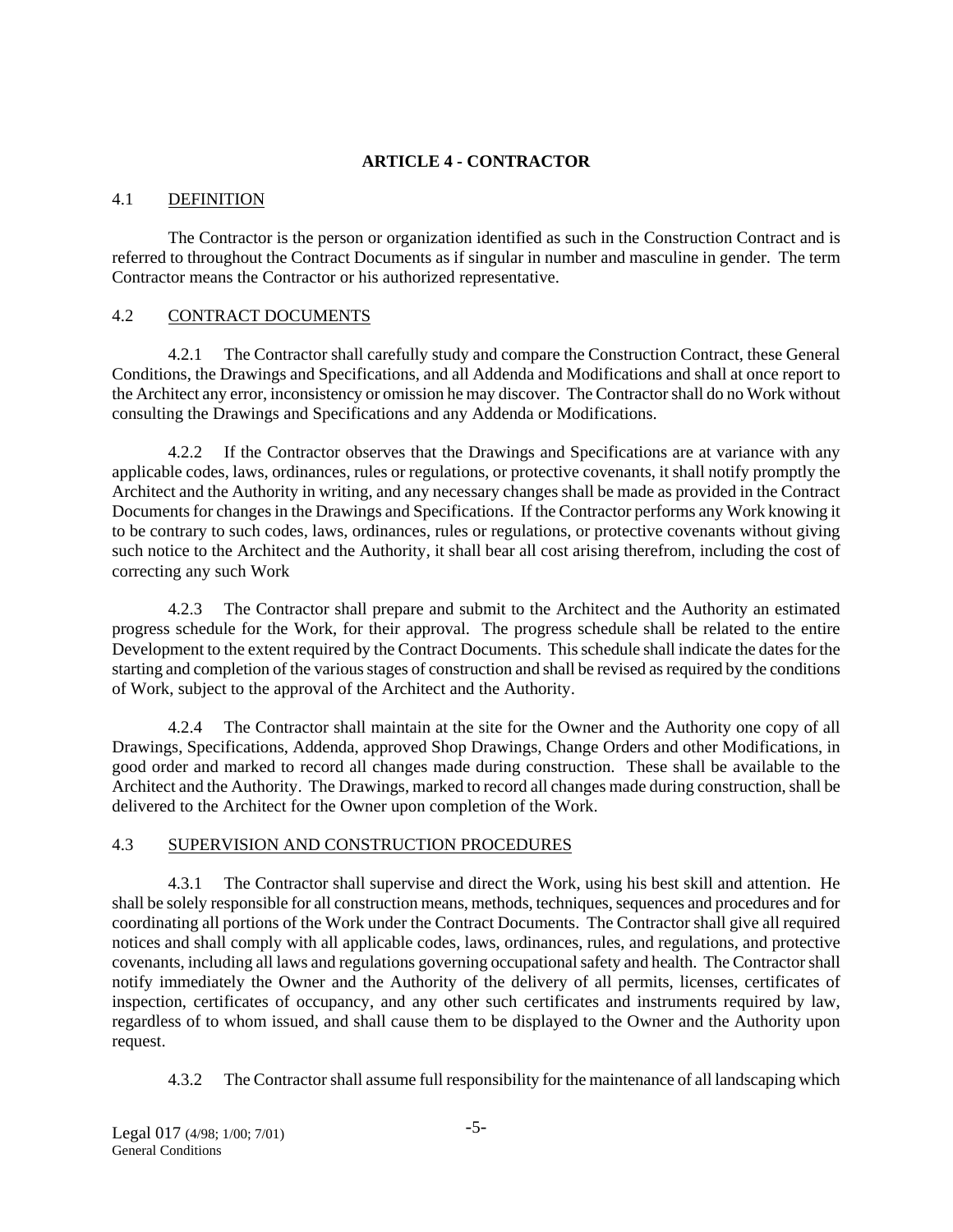may be required by Drawings and Specifications until Final Completion, unless the Owner consents in writing to the Owner's assumption of such responsibility prior to Final Completion. The Contractor will provide safe and adequate approaches and assure uninterrupted access to all dwelling units which have been approved for occupancy by the Authority, turned over to and accepted by the Owner.

4.3.3 The Contractor shall be responsible to the Owner for the acts omissions of all his employees, all subcontractors and all sub-Subcontractors, their agents and employees, and all other persons performing any of the Work under a Contract with the Contractor. The Contractor shall enforce strict discipline and good order among his employees.

4.3.4 The Contractor shall be responsible for initiating, maintaining and supervising all safety precautions and programs in connection with the Work.

# 4.4 LABOR AND MATERIALS

Unless otherwise specifically noted, the Contractor shall provide and pay for all labor, materials, all building and other permits, licenses, tools, equipment, machinery, water, heat, utilities, transportation, temporary structures and other facilities and services necessary for the proper execution and completion of the Work and the construction of the Development.

## <span id="page-7-0"></span>4.5 WARRANTY

<span id="page-7-1"></span>4.5.1 The Contractor warrants to the Owner and the Architect that all materials and equipment furnished under this Contract will be new unless otherwise specified by the Contract Documents and that all Work will be of good quality, free from faults and defects and in conformance with the Contract Documents. All Work not so conforming to these standards including substitutions not properly approved and authorized, may be considered defective. If required by the Architect or the Authority, the Contractor shall furnish satisfactory evidence as to the kind and quality of the Work.

4.5.2 The Contractor shall assign to the Owner all rights under any manufacturer's warranty or materials, equipment or appliances purchased for and incorporated or installed in the Development. The assignment shall be made at the time of application for final payment, however the assignment shall not relieve the Contractor of any such obligation under the Guarantee set forth in Section [13.2.1.](#page-20-1)

4.5.3 The Warranty provided in this Section [4.5](#page-7-0) shall be in addition to and not in limitation of any other Warranty or remedy required or provided by law or by the Contract Documents, specifically the Guarantee set forth in Section [13.2.1.](#page-20-1)

### 4.6 TAXES

The Contractor shall pay all sales, consumer, use and other similar taxes required by law.

# 4.7 SUPERINTENDENT

The Contractor shall employ a competent superintendent and necessary assistants who shall be in attendance at the Development site during the progress of the Work. The superintendent shall be satisfactory to the Architect, and shall not be changed except with the consent of the Architect, unless the superintendent proves to be unsatisfactory to the Contractor and ceases to be in his employ. The superintendent shall represent the Contractor and all communications given to the superintendent shall be as binding as if given to the Contractor. Important communications will be confirmed in writing. Other communications will be so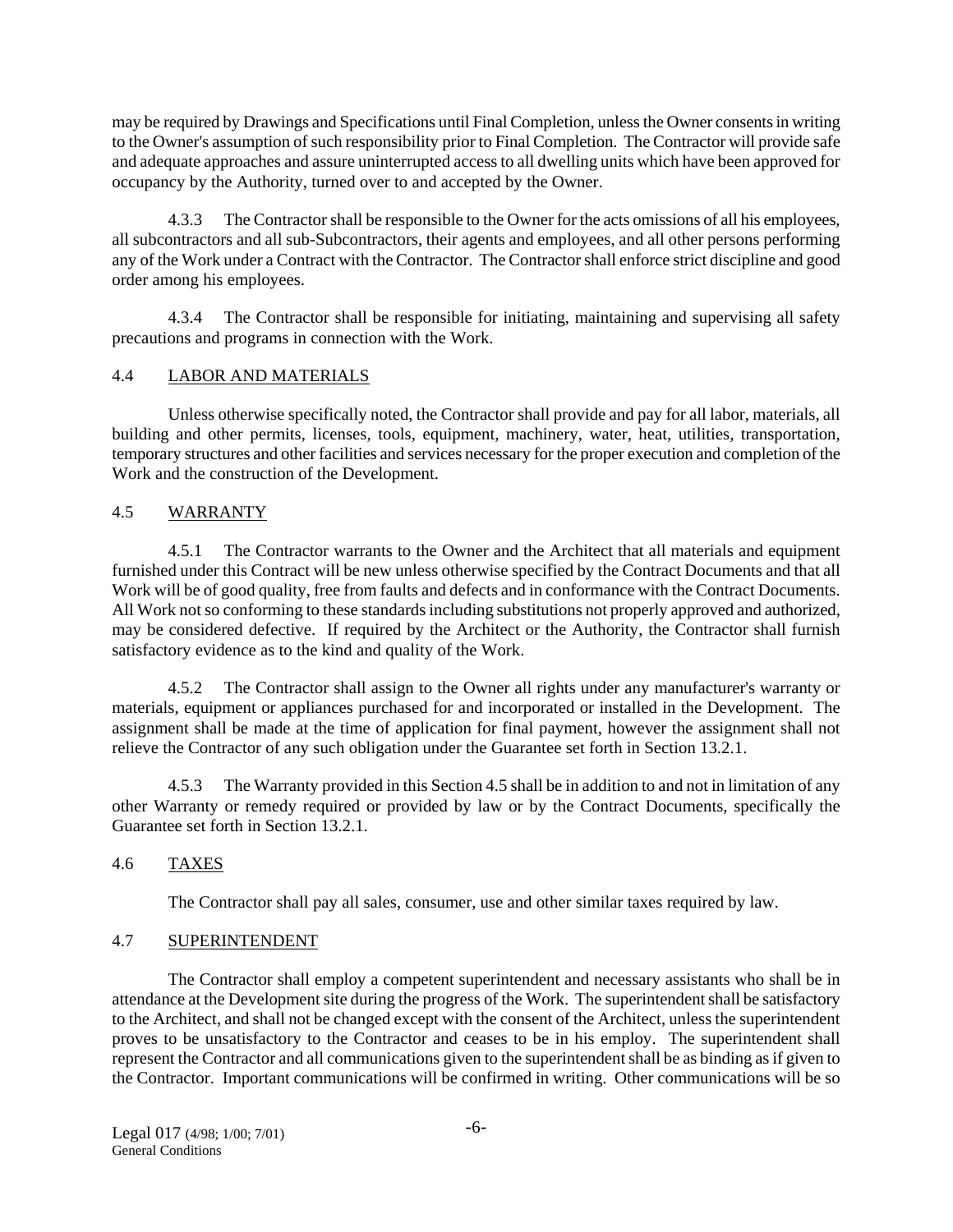confirmed on written request in each case.

### 4.8 SHOP DRAWINGS AND SAMPLES

<span id="page-8-0"></span>4.8.1 Shop Drawings are drawings, diagrams, illustrations, schedules, performance charts, brochures and other data which are prepared by the Contractor or any Subcontractor, manufacturer, supplier or distributor, and which illustrate some portion of the Work.

4.8.2 Samples are physical examples furnished by the Contractor to illustrate materials, equipment or workmanship, and, if accepted, to establish standards by which the Work will be judged.

4.8.3 The Contractor shall review, stamp with his approval and submit, with reasonable promptness and in order sequence so as to cause no delay in the Work or in the work of any other contractor, all Shop Drawings and Samples required by the Contract Documents or subsequently by the Architect as covered by Modifications. Shop Drawings and Samples shall be properly identified as specified, or as the Architect may require. At the time of submission the Contractor shall inform the Architect in writing of any deviation in the Shop Drawings or Samples from the requirements of the Contract Documents.

4.8.4 By approving and submitting Shop Drawings and Samples, the Contractor thereby represents that he has determined and verified all field measurements, field construction criteria, materials, catalog numbers and similar data, or will do so, and that he has checked and coordinated each Shop Drawing and Sample with the requirements of the Work and of the Contract Documents.

4.8.5 The Architect will review and approve Shop Drawings and Samples with reasonable promptness so as to cause no delay, but only for conformance with the design concept of the Development and with the information given in the Contract Documents. The Architect's approval of a separate item shall not indicate approval of an assembly in which the item functions.

4.8.6 The Contractor shall make any corrections required by the Architect or the Authority and shall resubmit the required number of corrected copies of Shop Drawings or new Samples until approved. The Contractor shall direct specific attention in writing or on resubmitted Shop Drawings to revisions other than the corrections requested by the Architect on previous submissions.

4.8.7 The Architect's approval of Shop Drawings or Samples shall not relieve the Contractor of responsibility for any deviation from the requirements of the Contract Documents unless the Contractor has informed the Architect in writing of such deviation at the time of submission and the Architect has given written approval to the specific deviation, nor shall the Architect's approval relieve the Contractor from responsibility for errors or omissions in the Shop Drawings or Samples.

<span id="page-8-1"></span>4.8.8 No portion of the Work requiring a Shop Drawing or Sample submission shall be commenced until the submission has been approved by the Architect. All such portions of the Work shall be in accordance with approved Shop Drawings and Samples.

# 4.9 USE OF THE PROPERTY

The Contractor shall confine operations at the Property to activities permitted by law, ordinances, permits and the Contractor Documents and shall not unreasonably encumber the Property with any materials or equipment.

### 4.10 CUTTING AND PATCHING OF WORK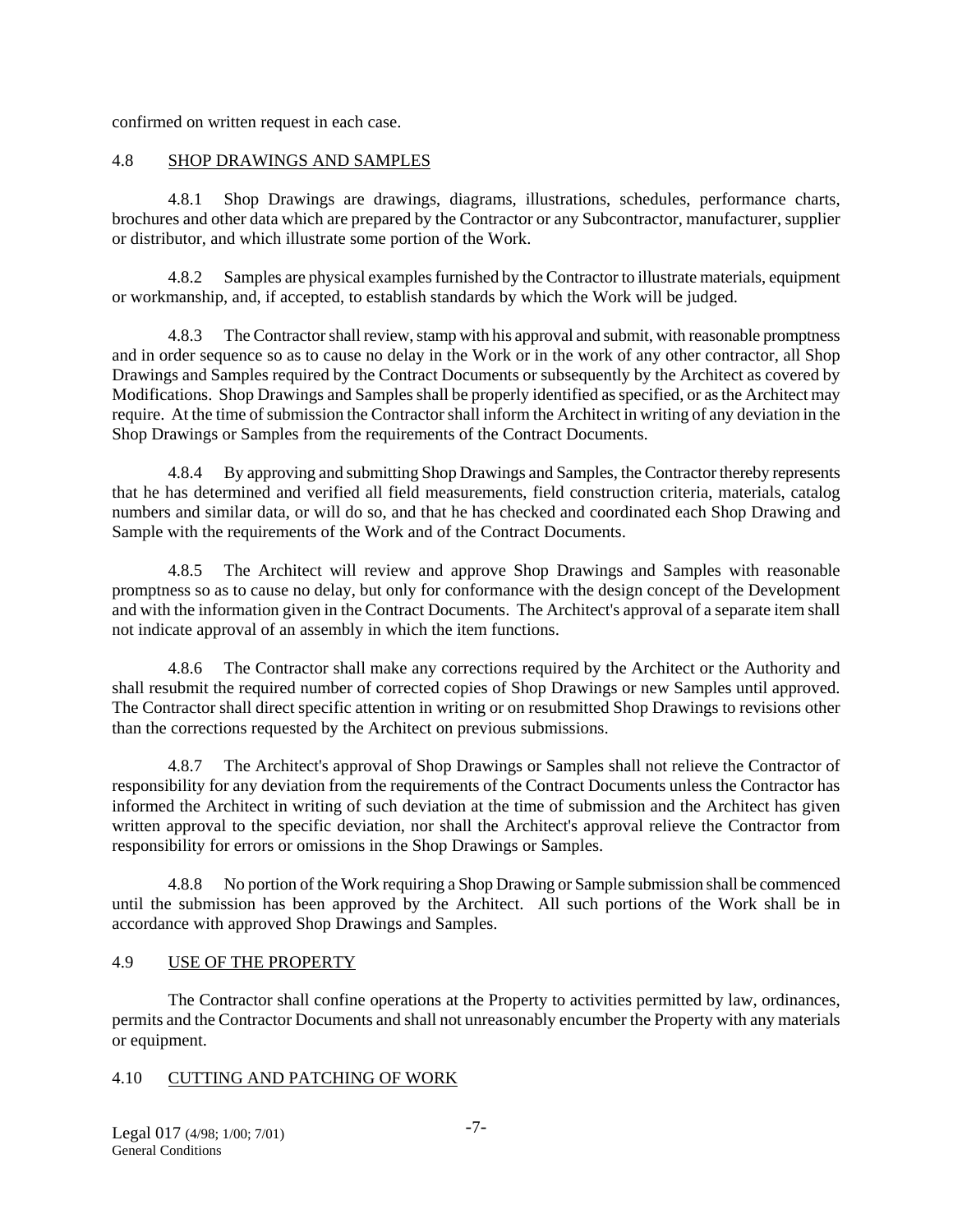The Contractor shall do all cutting, fitting or patching of the Work that may be required to make its several parts fit together properly, and shall not endanger any Work by cutting, excavating or otherwise altering the Work or any part of it.

### <span id="page-9-0"></span>4.11 CLEANING UP AND BROKEN GLASS

4.11.1 The Contractor at all times shall keep the premises free from of waste materials or rubbish caused by his operation. At the completion of the Work he shall remove all his waste materials and rubbish from and about the Development as well as all his tools, construction equipment, machinery and surplus materials. The Contractor shall be responsible for all broken glass, and at the completion of the Work he shall replace, at his own expense, all such damaged or broken glass. After all broken glass has been replaced, the Contractor shall remove all labels and wash and polish both sides of all glass. In addition, to general broom cleaning and subcontractors' cleaning, the Contractor shall perform the following final cleaning for all trades at completion of the Work:

a. Remove temporary projections;

b. Remove marks, stains, fingerprints and other soil and dirt from painted, decorated, and other finish materials and wash or wipe clean;

c. Remove spots, mortar, plaster, soil and paint from ceramic tile, marble and wash or wipe clean;

d. Clean fixtures, cabinetwork and equipment, removing stains, paint, dirt and dust and leave in undamaged, new-appearing condition; and

e. Clean floors thoroughly with a well-rinsed mop containing only enough moisture to clean off any surface dirt or dust.

4.11.2 If the Contractor fails to clean up, the Owner may do so and the cost thereof shall be charged to the Contractor as provided in Section [7.4](#page-13-0) hereof.

#### 4.12 COMMUNICATIONS

4.12.1 The Contractor shall forward all communications to the Owner through the Architect.

4.12.2 The Contractor, Owner and Architect shall forward all communications to the Authority as indicated for the purpose of notice in the Construction Contract.

### **ARTICLE 5 - THE AUTHORITY**

### 5.1 DEFINITION

The Authority is the Michigan State Housing Development Authority, a public body corporate and politic of the State of Michigan.

#### 5.2 RIGHTS OF THE AUTHORITY

For the purpose of protecting its interest in the Development as lender under the Act, the Authority has been granted the rights provided in the Contract Documents.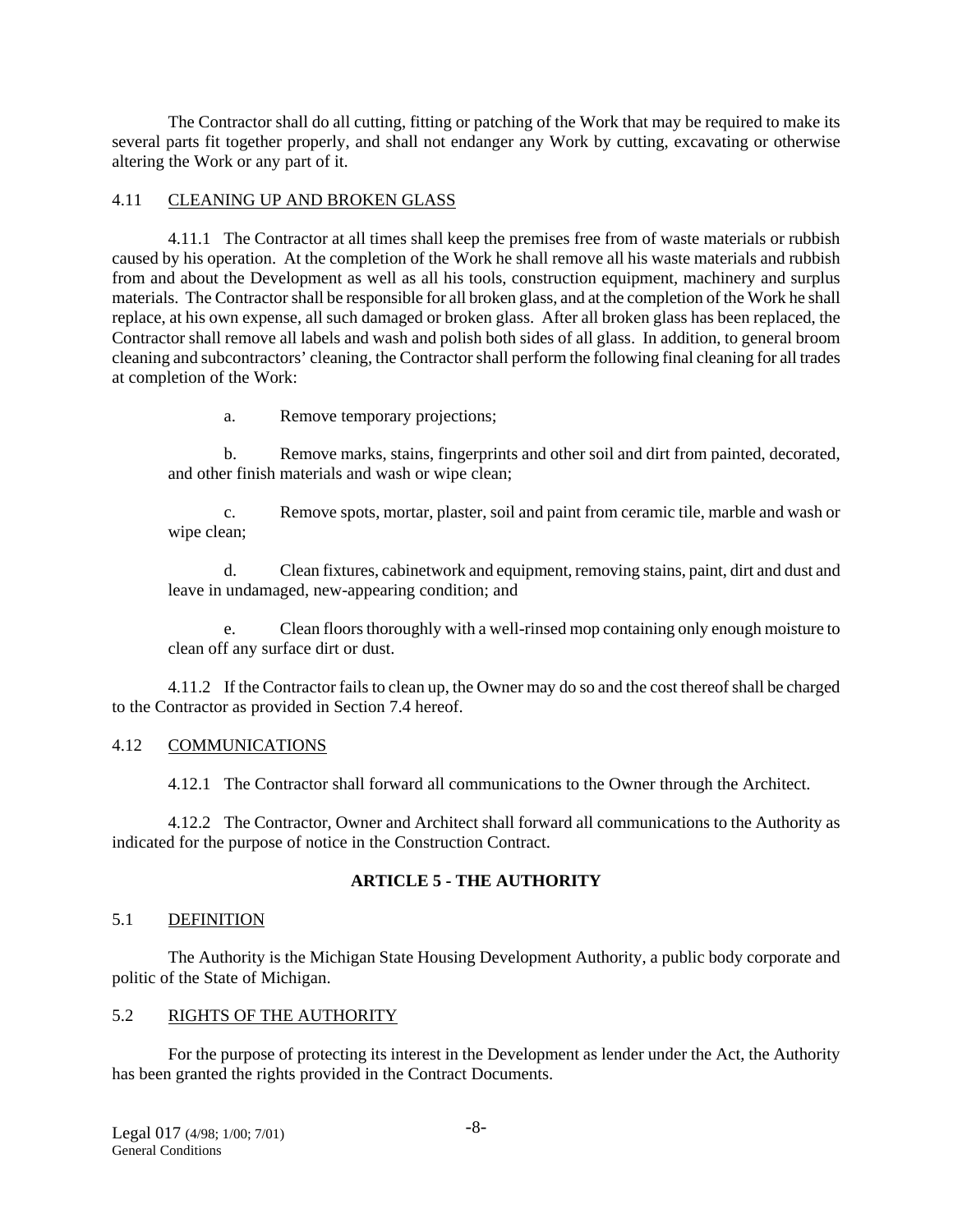### 5.3 AUTHORITY APPROVALS

5.3.1 No Change Order, order for extra work or other instrument which changes the terms of the Contract Documents may be made without the written approval of the Authority. Such approvals shall be a condition precedent to any compensation to the Contractor for extra or additional work performed pursuant to any Change Order or other instrument which changes the terms of the Contract Documents.

Except as otherwise provided herein, whenever any approval or notice by the Authority is required under these General Conditions, or whenever any action by the Authority is required or permitted, an Authorized Officer of the Authority as described in Section 204 of the Construction Contract (Legal 016) shall have the power and right to approve, give notice or act on behalf of the Authority.

## <span id="page-10-1"></span>**ARTICLE 6 - SUBCONTRACTORS**

## 6.1 DEFINITION

6.1.1 A Subcontractor is a person or organization who has a direct Contract with the Contractor to perform any of the Work at the site. The term Subcontractor is referred to throughout the Contract Documents as if singular in number and masculine in gender and means a Subcontractor or his authorized representatives.

6.1.2 A sub-Subcontractor is a person or organization who has a direct or indirect Contract with a Subcontractor to perform any of the Work on the Property. The term sub-Subcontractor is referred to throughout the Contract Documents as if singular in number and masculine in gender and means a sub-Subcontractor or an authorized representative thereof.

6.1.3 Nothing contained in the Contract Documents shall create any contractual relation between the Owner or the Architect and any Subcontractor or sub-Subcontractor.

# 6.2 AWARD OF SUBCONTRACTS AND OTHER CONTRACTS FOR PORTIONS OF THE WORK

6.2.1 The Contractor shall not Contract with any Subcontractor proposed for the principal portions of the Work who has not been accepted by the Owner and the Architect and as to whom no objection has been made by the Authority within ten (10) days after written notice of the proposed selection of such Subcontractor has been given to the Authority by the Contractor. The Contractor will not be required to Contract with any subcontractor or person or organization against whom he has a reasonable objection.

6.2.2 If the Owner or the Architect requires a change of any proposed Subcontractor or person or organization previously accepted by them, the Total Contract Sum shall be increased or decreased by the difference in cost occasioned by such change and an appropriate Change Order shall be issued, subject to the written approval of the Authority.

6.2.3 The Contractor shall not make any substitutions for any Subcontractor or person or organization who has been accepted by the Owner, the Architect and the Authority, unless the substitution is acceptable to the Owner, the Architect and the Authority.

### <span id="page-10-0"></span>6.3 SUBCONTRACTUAL RELATIONS

All Work performed for the Contractor by a Subcontractor shall be pursuant to an appropriate agreement between the Contractor and the Subcontractor (and where appropriate between Subcontractors and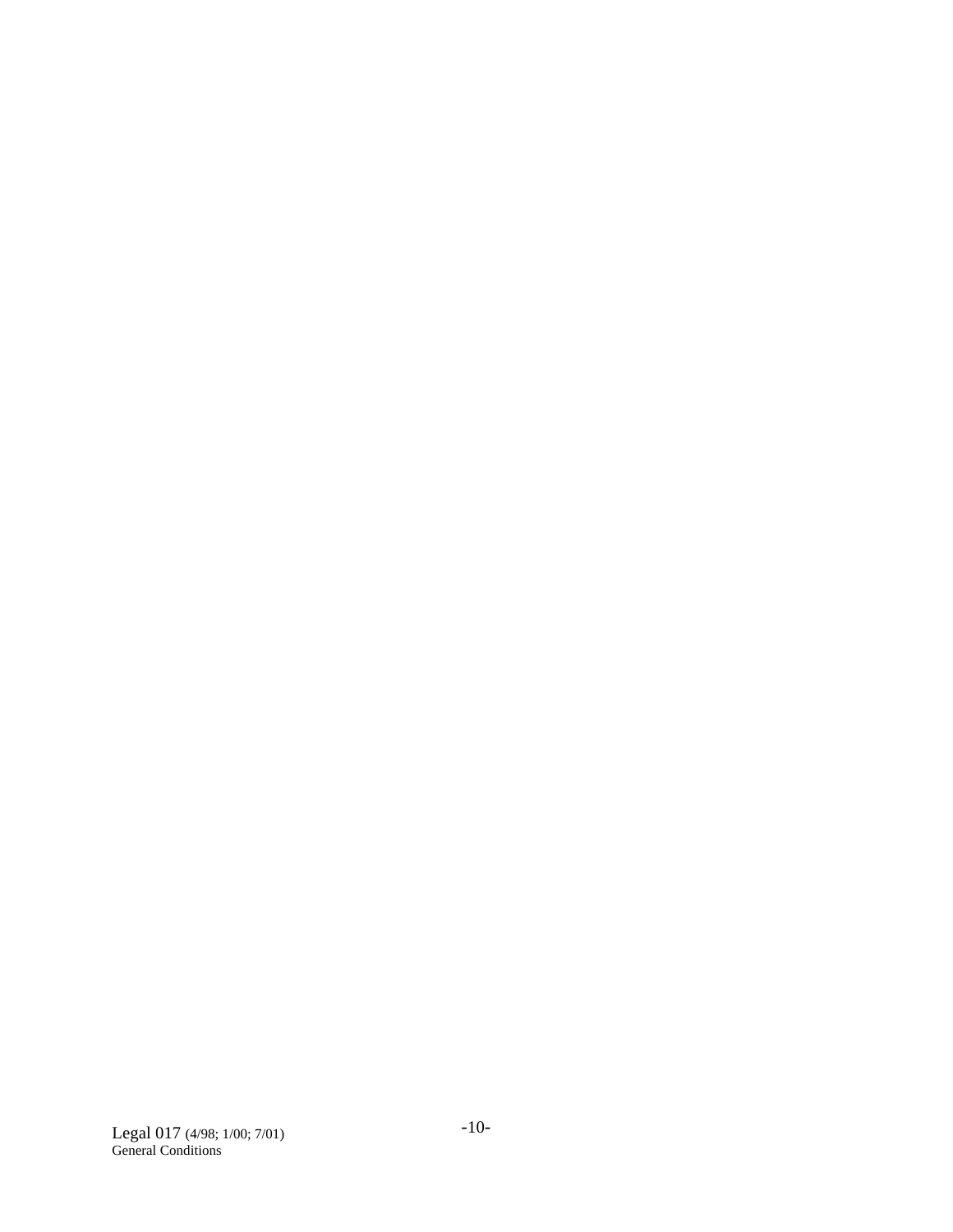sub-Subcontractors) which, in addition to requirements of the Construction Contract shall contain provisions that:

6.3.1 preserve and protect the rights of the Owner and the Architect under the Contract with respect to the work to be performed under the subcontract so that the subcontracting thereof will not prejudice such rights;

6.3.2 require that such Work be performed in accordance with the requirements of the Contract Documents;

6.3.3 require submission to the Contractor of applications for payment under each subcontract to which the Contractor is a party, in reasonable time to enable the Contractor to apply for payment in accordance with the Construction Contract:

6.3.4 require that all claims for additional costs, extensions of time, damages for delays or otherwise with respect to subcontracted portions of the Work shall be submitted to the Contractor (via any Subcontractor or sub-Subcontractor where appropriate) in the manner provided in the Contract Documents for like claims by the Contractor upon the Owner; and

6.3.5 obligate each Subcontractor to consent to the provisions of this Section [6.3.](#page-10-0)

## 6.4 PAYMENTS TO SUBCONTRACTORS

6.4.1 The Contractor shall pay each Subcontractor an amount equal to the percentage of completion allowed to the Contractor on account of such Subcontractor's Work. The Contractor shall also require each Subcontractor to make similar payments to his subcontractors.

6.4.2 The Architect may, on request and at his discretion, furnish to any Subcontractor, if practicable, information regarding percentages of completion certified to the Contractor on account of Work done by such Subcontractors.

6.4.3 Neither the Owner, the Authority nor the Architect shall have any obligation to pay or to see to the payment of any monies to any Subcontractor except as may otherwise be required by law.

# **ARTICLE 7 - SEPARATE CONTRACTS**

### 7.1 OWNER'S RIGHT TO AWARD

7.1.1 The Owner reserves the right to award other contracts in connection with other portions of the Development under these or similar General Conditions of the Contract for Construction, subject to the prior written approval of the Authority.

7.1.2 The Owner will provide for the coordination of the work of his own forces and of each separate contractor with the Work of the Contractor, who shall cooperate therewith as provided in Section [7.2.](#page-12-0)

7.1.3 When separate contracts are awarded for different portions of the Development, "the Contractor" in the Contract Documents in each case shall be the contractor who signs each separate Contract.

<span id="page-12-0"></span>7.2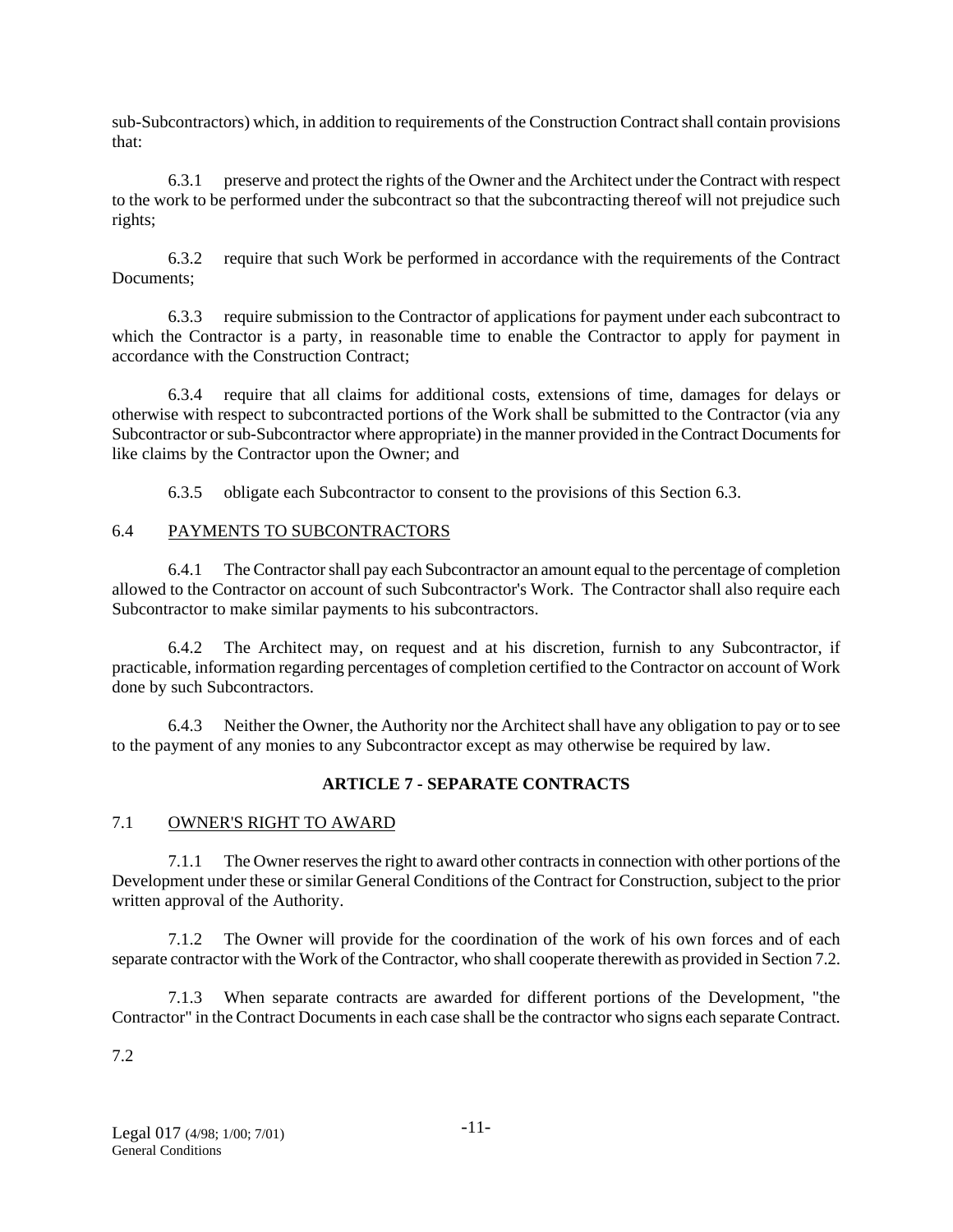### MUTUAL RESPONSIBILITY OF CONTRACTORS

7.2.1 The Contractor shall afford other contractors reasonable opportunity for the introduction and storage of their materials and equipment and the execution of their Work, and shall properly connect and coordinate his Work with theirs.

7.2.2 If any part of the Contractor's Work depends for proper execution or results upon the Work of any other separate contractor, the Contractor shall inspect and promptly report to the Architect any apparent discrepancies or defects in such Work that render it unsuitable for such proper execution and results. Failure of the Contractor so to inspect and report shall constitute an acceptance of the contractor's Work as fit and proper to receive his Work, except as to defects which may develop in the other separate contractor's Work after the execution of the Contractor's Work.

7.2.3 Should the Contractor cause damage to the Work or property of any separate contractor on the Development, the Contractor shall, upon due notice, settle with such other contractor by agreement or arbitration, if he will so settle. If such separate contractor sues the Owner on account of any damage alleged to have been so sustained, the Owner shall notify the Contractor who shall defend such proceedings at the Owner's expense, and if any judgment against the owner arises therefrom the Contractor shall pay or satisfy it and shall reimburse the Owner for all Attorney's fees and court costs which the Owner has incurred.

### 7.3 CUTTING AND PATCHING UNDER SEPARATE CONTRACTS

7.3.1 The Contractor shall do all cutting, fitting or patching of his Work that may be required to fit it to receive or be received by the Work of other contractors shown in the Contract Documents. The Contractor shall not endanger any Work of any other contractors by cutting, excavating or otherwise altering any work and shall not cut or alter the work of any other contractor except with the written consent of the Architect.

7.3.2 Any costs caused by defective or ill-timed Work shall be borne by the party responsible therefor.

### <span id="page-13-0"></span>7.4 OWNER'S RIGHT TO CLEAN UP

If a dispute arises between the separate contractors as to their responsibility for cleaning up as required by Section [4.11](#page-9-0) hereof, the Owner may clean up and charge the cost thereof to the several contractors as the Architect may determine to be just.

### **ARTICLE 8 - TIME**

### 8.1 DEFINITIONS

8.1.1 The Contract Time is the period of time allotted in the Contract Documents for completion of the Work.

8.1.2 The date of commencement of the Work is the date established in the Construction Contract.

8.1.3 The word "day" as used in the Contract Documents means calendar days unless otherwise specifically designated.

#### 8.2 DELAYS AND EXTENSIONS OF TIME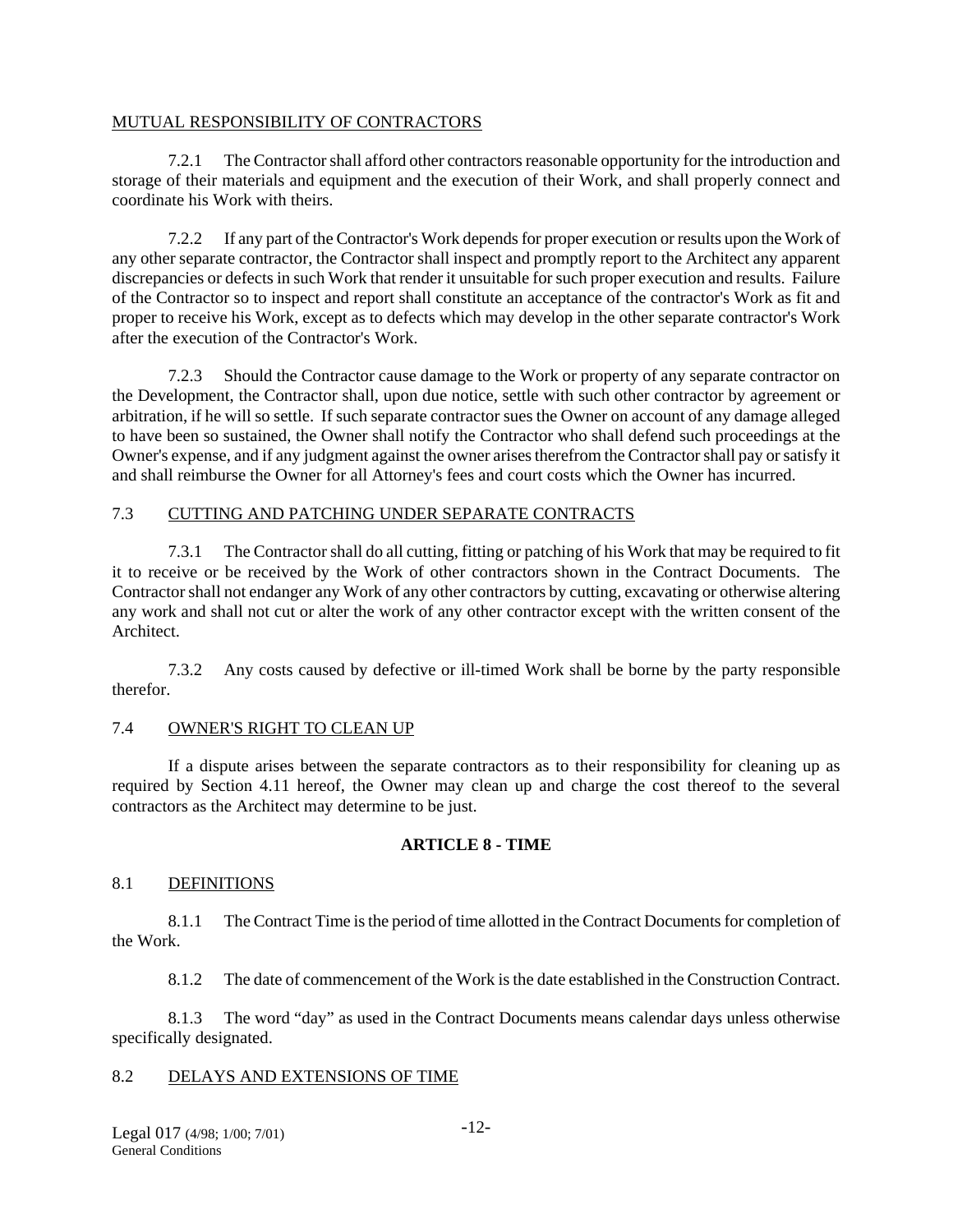8.2.1 If the Contractor is delayed at any time in the progress of the Work by any act or neglect of the Owner or the Architect, or by any employee of either, or by any separate contractor employed by the Owner, or by changes ordered in the Work, or by labor disputes, fire, unusual delay in transportation which was not reasonably foreseeable, adverse weather conditions not reasonably foreseeable, unavoidable casualties or any causes beyond the Contractor's control which were not reasonably foreseeable, or by delay authorized by the Owner pending settlement of a dispute, or by any cause which the Architect, with the written approval of the Authority, determines may justify the delay, then the Contract Time shall be extended by Change Order for such reasonable time as the Architect may determine with the approval of the Authority. The time for completion of the Work shall be extended only by a change order signed by the Owner, the Architect, and the Authority and only for the causes set forth in this Section. The Contractor shall not be entitled to any extension of time for delays resulting from any such causes, unless it shall have notified the Owner in writing within five (5) days after the commencement of each such cause of the occurrence thereof and the probable duration. The Contractor shall not be entitled to and hereby waives any and all damages which it may suffer by reason of delay, the extension of time granted being the Contractor's sole remedy.

<span id="page-14-2"></span>8.2.2 All claims for extension of time shall be made in writing to the Architect, with a copy to the Authority, no more than five (5) days after the occurrence of the cause for delay; otherwise they shall be waived. Any such claim shall have a caption at the top of the first page, in capital letters, as follows: "NOTICE OF CLAIM FOR EXTENSION OF TIME". The Contractor, shall, as a part of such claim, provide an estimate of the probable effect of such delay on the progress of the Work.

8.2.3 If no schedule or agreement is made stating the dates upon which written interpretations as set forth in Section [1.2.4](#page-3-0) hereof shall be furnished, then no claim for delay shall be allowed on account of failure to furnish such interpretations until fifteen (15) days after demand is made for them, and not then unless such claim is reasonable.

8.2.4 Except as provided in the Construction Contract, the recovery of damages for delay under other provisions of the Contract Documents is not precluded.

# <span id="page-14-1"></span>**ARTICLE 9 - PAYMENTS AND COMPLETION**

# 9.1 CERTIFICATES FOR PAYMENT

9.1.1 If the Contractor has made Application for Payment as provided in the Construction Contract, the Architect will, with reasonable promptness but not more than seven (7) days after the receipt of the Application, execute a Certificate for Payment to the Owner, with copies to the Contractor and Authority, for such amount as he determines to be properly due, or state in writing his reasons for withholding a Certificate as provided in Section [9.2](#page-15-1) hereof. Such Certificate shall be in the form contained in Form No. CD 260, or such other form as may be prescribed or approved by the Authority.

9.1.2 The execution of a Certificate for Payment will constitute a representation by the Architect to the Owner and the Authority, based on his observations at the Development site as provided in Section [2.2.4](#page-4-2)  hereof and the data comprising the Application for Payment that:

<span id="page-14-0"></span>a. the Work has progressed to the point indicated;

b. to the best of his knowledge, information and belief, the quality of the Work is in accordance with the Contract Documents; and

c. the Contractor is entitled to payment in the amount certified. In addition, the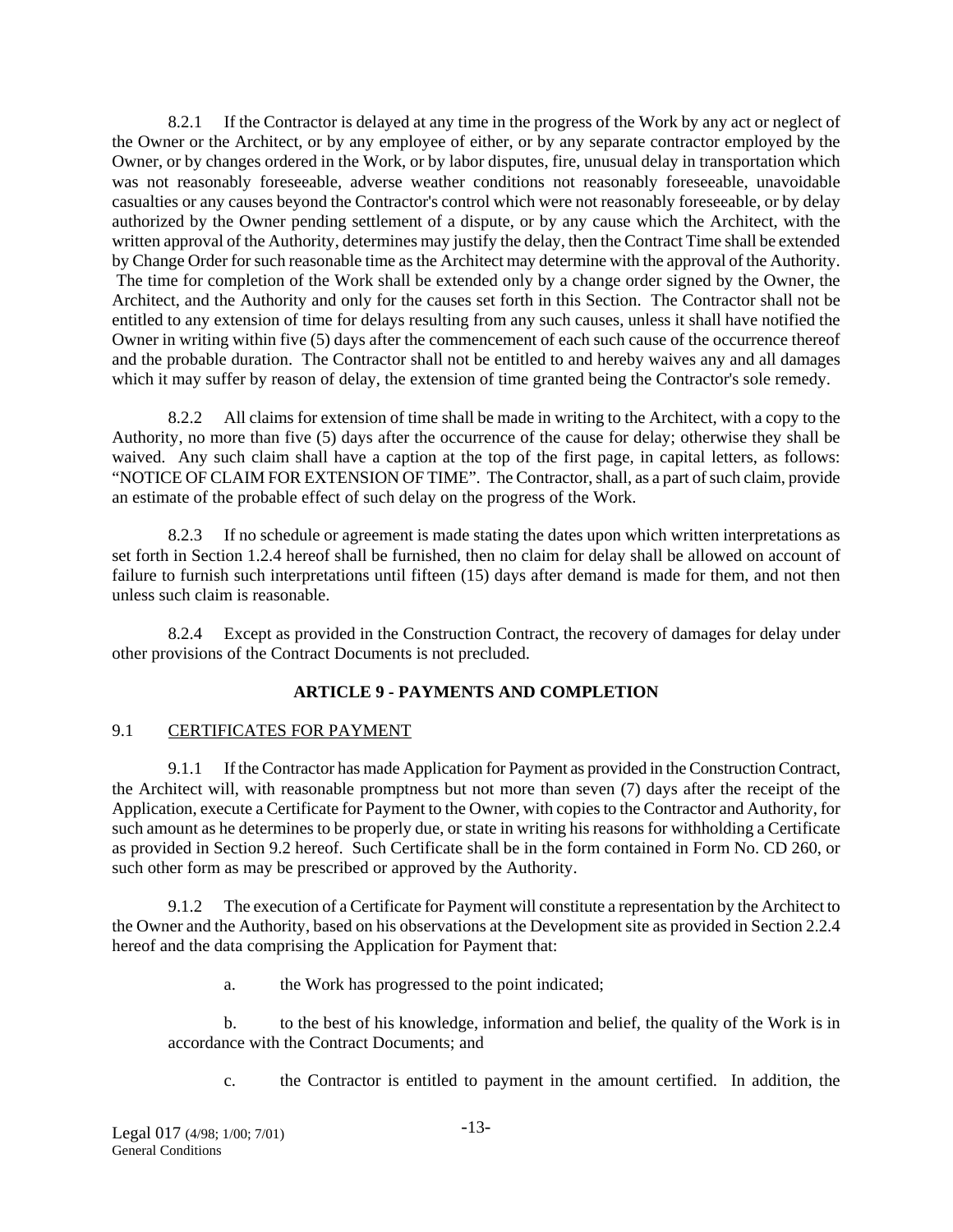Architect's final Certificate for Payment will constitute a further representation that the conditions precedent to the Contractor's being entitled to final payment, as set forth in Section 701 of the Construction Contract, have been fulfilled.

However, by executing a Certificate for Payment, the Architect shall not thereby be deemed to represent that he has made any examination to ascertain how or for what purpose the Contractor has used the monies previously paid on account of the Total Contract Sum.

# <span id="page-15-1"></span>9.2 PAYMENTS WITHHELD

<span id="page-15-2"></span>9.2.1 The Architect may decline to approve an Application for Payment and may withhold his Certificate in whole or in part if, in his opinion, he is unable to make representations to the Owner as provided in Section [9.1.2](#page-14-0) hereof. If the Architect is unable to make representations to the Owner as provided in Section [9.1.2](#page-14-0) and to certify payment in the amount of the Application, he will notify the Contractor as provided in Section [9.1.1.](#page-14-1) If the Contractor and the Architect cannot agree on a revised amount, the Architect will promptly issue a Certificate for Payment for the amount for which he is able to make such representation to the Owner. The Architect may also decline to approve any Applications for Payment, or because of subsequently discovered evidence or subsequent inspections, he may nullify the whole or any part of any Certificate for Payment previously issued, to such extent as may be necessary in his opinion to protect the Owner from loss because of:

a. defective Work not remedied;

b. claims filed or reasonable evidence indicating probable filing of claims;

c. reasonable doubt that the Work can be completed the for unpaid balance of the Total Contract Sum;

- d. damage to another contractor;
- e. reasonable evidence that the Work will not be completed within the Contract Time;
- or
- <span id="page-15-0"></span>f. persistent failure to carry out the Work in accordance with the Contract Documents.

9.2.2 When the grounds for the withholding of payments in Section [9.2.1 h](#page-15-2)ereof are removed to the extent applicable, payment shall be made for amounts withheld because of them.

### 9.3 FAILURE OF PAYMENT

If (i)the Architect shall fail to execute any Certificate for Payment, through no fault of the Contractor, within seven (7) days after receipt of the Contractor's Application for Payment; or (ii)the Owner shall fail to pay the Contractor the amount certified by the Architect and approved by the Authority, within seven (7) days after the date the Contractor becomes entitled to payment under the Construction Contract, then the Contractor may, upon seven (7) additional days written notice to the Owner and the Architect, stop the Work until it receives payment of the amount owing.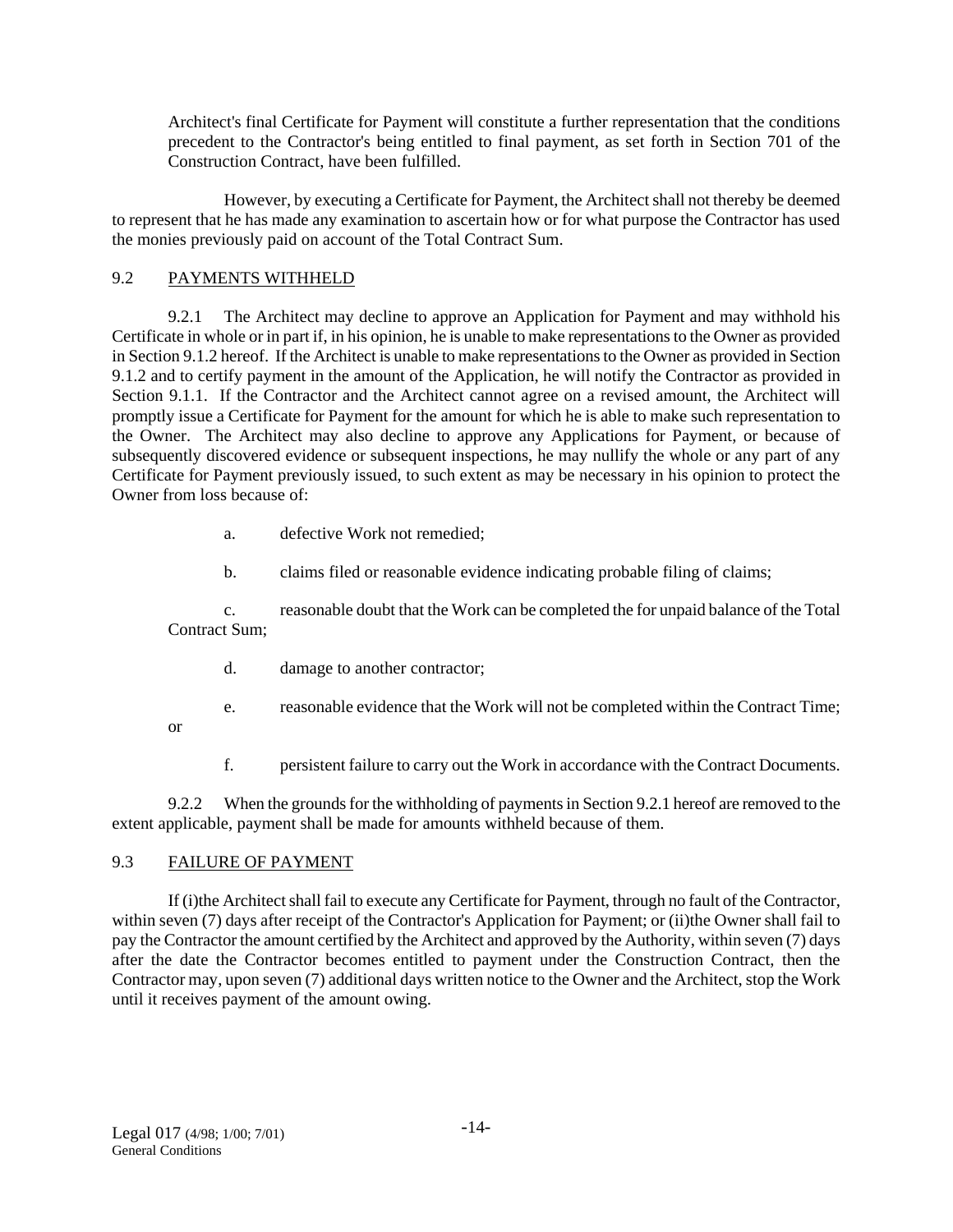# **ARTICLE 10 - FINAL COMPLETION AND COST CERTIFICATION**

#### 10.1 FINAL COMPLETION

The Work shall be at the point of Final Completion upon the strict performance of all the Contractor's obligations under the Contract Documents and upon:

10.1.1 Evidence that all Work requiring inspection by municipal or other governmental authorities having jurisdiction over the Work has been duly inspected and approved by such authorities and by the rating or inspection organization, bureau, association or office having jurisdiction, and receipt of any inspection certificates or approvals from any government or organization which the Owner or the Authority considers necessary to insure the health or safety of the occupants;

10.1.2 Receipt by the Owner of Certificates of Occupancy from any governmental unit having jurisdiction and the issuance by the Authority's Construction Division of "Permissions to Occupy" (Form PSD 10:006), for all of the residential units in the Development;

10.1.3 Written acknowledgment by the Owner, the Contractor, the Architect and the Authority of the satisfactory completion of the Work as evidenced by the execution of Form PSD 12:002, (a) certifying that the Development has been substantially completed in accordance with the Drawings and Specifications, and (b) establishing the Cut-Off Date. The certificate must also be signed by the Authority's Director of Finance.

## 10.2 AS-BUILT SURVEY

Upon the completion of construction, the Contractor shall furnish to the Owner, the Authority and the Title Insurance Company insuring the interest of the Authority, an As-built ALTA/ACSM Land Title Survey prepared in accordance with the Minimum Standard Detail Requirements adopted in 1992, showing the location on the Property of all improvements constructed thereon, and showing the location of all water, sewer, gas and electric lines and mains, and of all existing easements and/or rights-of-way. Such survey shall be prepared by a licensed professional surveyor or civil engineer acceptable to the Authority, who shall certify to the Owner, the Authority and the Title Insurance Company insuring the interest of the Authority that the Work is installed and erected entirely upon the Property and within any building restriction lines on the Property, and does not overhang or otherwise encroach upon any easement or right-of-way of others.

### 10.3 ACTUAL COST OF CONSTRUCTION

10.3.1 The Actual Cost of Construction, as used in this Article, shall be determined in accordance with the Authority's Cost Certification Guide for Mortgagors, Contractors and Certified Public Accountants dated September 24, 1992 (the "Cost Certification Guide"), which is incorporated in and made a part of this Agreement, and shall include all items of cost and expense incurred by the Contractor in the performance of this Agreement, including costs and expenses of labor, materials for construction, equipment and fixtures, field engineering, sales taxes, workmen's compensation insurance, social security, general liability insurance and all other expenses directly connected with construction, but excluding kickbacks, rebates, discounts, except trade discounts for early payment as set forth in the Cost Certification Guide, penalties or fines received or receivable, or paid or payable, in connection with the rehabilitation of the Development; and excluding any return on or cost of the Contractor's working capital.

10.3.2 With its final application for payment, but no later than 90 days after the cut-off date for cost certification established by the Director of Finance in Authority Form PSD 12:002, the Contractor shall furnish to the Owner and the Authority a completed Contractor's Certificate of Actual Costs, prepared in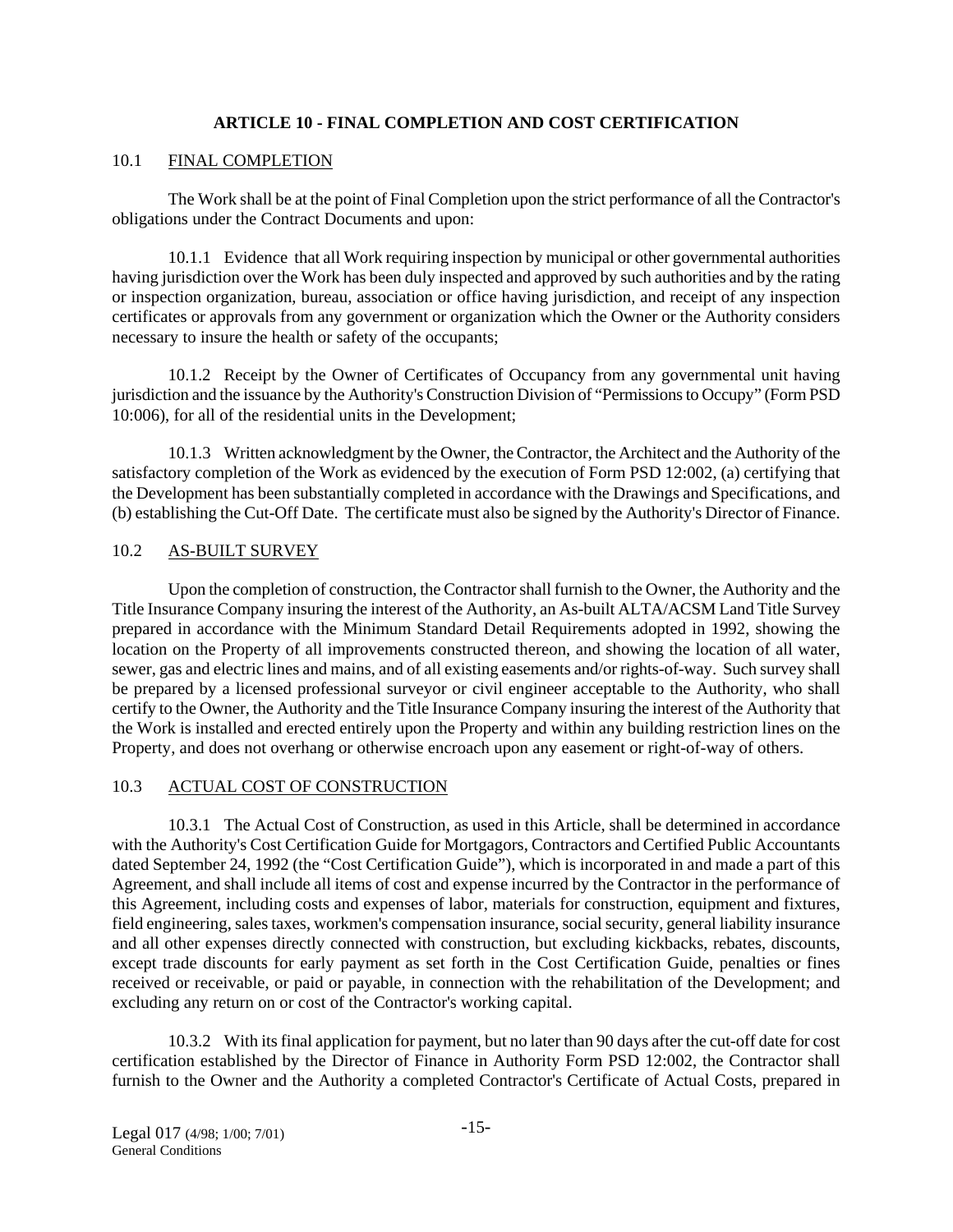accordance with the Cost Certification Guide. If the Contractor fails to comply with the requirements of this Section within the time limits provided, he agrees that any damages incurred by the Owner as a result of Contractor's failure to perform may be deducted from amounts due the Contractor.

10.3.3 At their own expense, the Authority or its representative or the Owner may make independent audits of the Contractor's costs during the course of the Work and upon completion of the Work. The Contractor shall cooperate fully with the Owner and the Authority in this regard.

10.3.4 The Contractor agrees that authorized representatives of the Authority shall have full and free access, during working hours, to all books of account and records of the Contractor relating to the Work, including the right to make photostatic copies of or excerpts or transcripts from such books of account and records and related and supporting documents and statements, including but not limited to bank statements, checks paid by banks and checkbook stubs. All such items shall be retained by the Contractor for a period of 6 years.

10.3.5 The Contractor shall keep separate and accurate records of account of the Actual Cost of Construction in a manner acceptable to the Authority, and shall, upon demand, make such records and invoices, receipts, subcontracts and other information pertaining to the construction of the Development available for inspection by the Owner and the Authority.

10.3.6 The Contractor shall include in all subcontracts, equipment leases and purchase orders a provision requiring the subcontractor, equipment lessor or supplier to certify its cost incurred in connection with the Development, in the event the Authority determines at any time prior to or within one (1) year after the Contractor has furnished its Certificate of Actual Costs required under Section 10.3.2 hereof, that there is an identity of interest as defined in Section 302 of the Construction Contract between either the Owner and the Contractor or the Owner and any such subcontractor, equipment lessor or supplier.

# **ARTICLE 11 - PROTECTION OF PERSONS AND PROPERTY**

# 11.1 SAFETY OF PERSONS AND PROPERTY

11.1.1 The Contractor shall take all reasonable precautions for the safety of, and shall provide all reasonable protection to prevent damage, injury, or loss to:

<span id="page-17-0"></span>a. all employees engaged in the Work and all other persons who may be affected thereby;

<span id="page-17-1"></span>b. all the Work and all materials and equipment to be incorporated therein, whether in storage on or off the Property, under the care, custody or control of the Contractor or any of his Subcontractors or sub-Subcontractors; and

c. other property at the site or adjacent thereto, roadways, structures and utilities not designated for removal, relocation or replacement in the course of construction.

11.1.2 When the use or storage of explosive or other hazardous materials or equipment is necessary for the execution of the Work, the Contractor shall exercise the utmost care and shall carry on such activities under the supervision of properly qualified personnel.

11.1.3 All damage or loss to any property referred to in Sections [11.1.1a o](#page-17-0)r [11.1.1b a](#page-17-1)bove, caused in whole or in part by the Contractor, any Subcontractor or sub-Subcontractor, or anyone directly or indirectly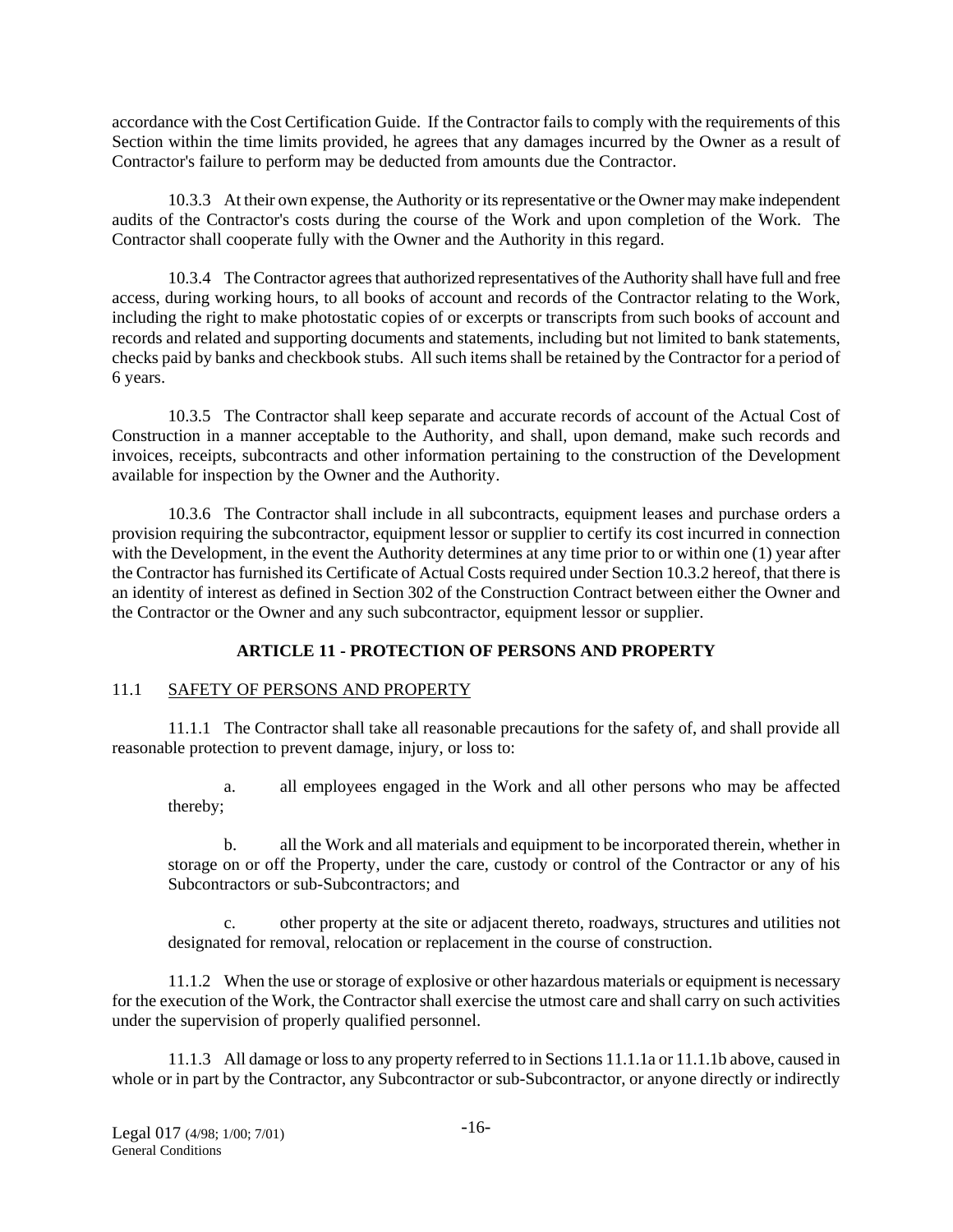employed by any of them, or by anyone for whose acts any of them may be liable, shall be remedied by the Contractor, except damage or loss attributable to faulty Drawings or Specifications or to the acts or omissions of the Owner or Architect or anyone employed by either of them or for whose acts either of them may be liable, and not attributable to any fault or negligence of the Contractor. The foregoing obligations of the Contractor are in addition to his obligations under [ARTICLE 4](#page-6-0) of these General Conditions.

11.1.4 The Contractor shall designate a responsible member of his organization at the site whose duty shall be the prevention of accidents. This person shall be the Contractor's superintendent unless otherwise designated in writing by the Contractor to the Owner and the Architect.

11.1.5 The Contractor shall not load or permit any part of the Work to be loaded so as to endanger its safety.

## 11.2 EMERGENCIES

<span id="page-18-3"></span>11.2.1 In any emergency affecting the safety of persons or property, the Contractor shall act, at his discretion, to prevent threatened damage, injury or loss. Any additional compensation or extension of time claimed by the Contractor on account of emergency work shall be determined as provided in [ARTICLE 12o](#page-18-0)f these General Conditions for Changes in the Work.

# <span id="page-18-0"></span>**ARTICLE 12 - CHANGES IN THE WORK**

# 12.1 CHANGE ORDERS

12.1.1 Without invalidating the Contract, the Owner may order Changes in the Work within the general scope of the Contract consisting of additions, deletions or other revisions, the Contract Sum and the Contract Time being adjusted accordingly. All such Changes in the Work shall be authorized by Change Order, and shall be performed under the applicable conditions of the Contract Documents.

12.1.2 A Change Order is a written order to the Contractor signed by the Owner and the Architect, and approved in writing by the Authority, issued after the execution of the Contract authorizing a Change in the Work or an adjustment in the Total Contract Sum or the Contract Time. The Total Contract Sum and the Contract Time may be changed only by Change Order.

12.1.3 The cost or credit to the Owner resulting from a Change in the Work shall be determined in one or more of the following ways:

<span id="page-18-1"></span>a. By mutual acceptance of a lump sum properly itemized, and supported by sufficient substantiating data to permit evaluation;

- <span id="page-18-2"></span>b. By unit prices stated in the Contract Documents or subsequently agreed upon; or
- c. By cost and a mutually acceptable fixed or percentage fee.

12.1.4 If none of the methods set forth in Section [12.1.3](#page-18-1) hereof are appropriate because of the unusual nature of the Change in the Work, upon receipt of a Change Order, the Contractor shall proceed promptly with the Work involved. The cost of such Work shall then be determined by the Architect with the written approval of the Authority, on the basis of the Contractor's reasonable expenditures and savings, including, in the case of an increase in the Total Contract Sum, a reasonable allowance for overhead and profit. In such case, and for a change under Section [12.1.3a](#page-18-2) above, the Contractor shall keep and present, in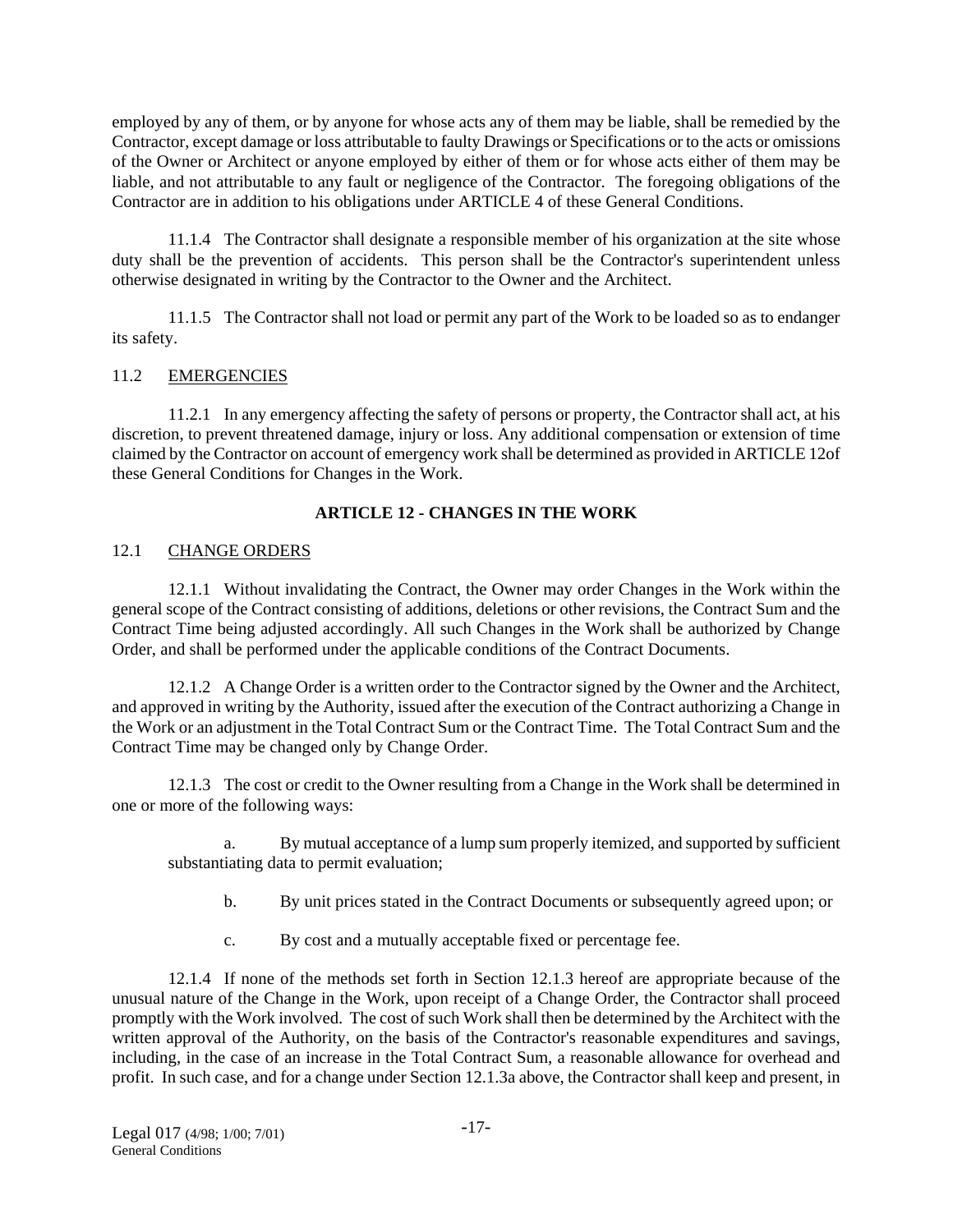such form as the Architect may prescribe, an itemized accounting together with appropriate supporting data. Unless otherwise provided in the Contract Documents, cost shall be limited to the following: cost of materials, including sales tax and cost of delivery; cost of labor, including social security, old age and unemployment insurance, and fringe benefits required by agreement or custom; workers' compensation insurance; contractor's overhead costs and profits directly attributable to the change. Pending final determination of cost to the Owner, amounts not in dispute may be included on the Architect's Certificate for Payment. The amount of credit to be allowed by the Contractor to the Owner for any deletion or change which results in a net decrease in cost will be the amount of the actual net decrease in labor and materials, including taxes, but without a reduction in builder's profit and overhead as confirmed by the Architect. When both additions and credits are involved in any one change, the allowance for overhead and profit shall be figured on the basis of net increase, if any.

12.1.5 If unit prices are stated in the Contract Documents or subsequently agreed upon, and if the quantities originally contemplated are so changed in a proposed Change Order that application of the agreed unit prices to the quantities of Work proposed will create a hardship on the Owner or the Contractor, the applicable unit prices shall be equitably adjusted to prevent such hardship.

12.1.6 If the Contractor claims that additional cost or time is involved because of: (1) any written interpretation issued pursuant to Section [1.2.4](#page-3-0) hereof, (2) any order by the Architect to stop the Work pursuant to Section [2.2.10](#page-4-1) hereof where the Contractor was not at fault, or (3) any written order for a minor change in the Work issued pursuant to Section [12.3](#page-19-0) hereof, the Contractor shall make such claim as provided in Section [12.2](#page-19-1) hereof.

## <span id="page-19-1"></span>12.2 CLAIMS FOR ADDITIONAL COST OR TIME

If the Contractor wishes to make a claim for an increase in the Total Contract Sum or an extension in the Contract Time, he shall give the Architect and the Authority written notice thereof within five (5) days after the occurrence of the event giving rise to such claim. Any notice for an increase in the Total Contract Sum shall have a caption at the top of the first page, in capital letters, as follows: "NOTICE OF CLAIM FOR INCREASE IN TOTAL CONTRACT SUM". Claims for extension of the Contract Time shall be made as provided in Section [8.2.2](#page-14-2) hereof. This notice shall be given by the Contractor before proceeding to execute the Work, except in an emergency endangering life or property, in which case the Contractor shall proceed in accordance with Section [11.2.1](#page-18-3) hereof. No such claim shall be valid unless so made. If the Owner and the Contractor cannot agree on the amount of the adjustment in the Total Contract Sum or the Contract Time, it shall be determined by the Architect with the written approval of the Authority. Any change in the Total Contract Sum or Contract Time resulting from such claim must be authorized by Change Order. Notwithstanding any language in the Contract Documents to the contrary, it is expressly provided that the issuance of a written approval signed by the Authority is a condition precedent to any payment for extra work, and proceeding upon oral orders is a waiver by the Contractor of any claim for compensation for any extra work done without such prior written approval.

### <span id="page-19-0"></span>12.3 MINOR CHANGES IN THE WORK

The Architect shall have authority to order minor changes in the Work not involving an adjustment in the Total Contract Sum or an extension of the Contract Time and not inconsistent with the intent of the Contract Documents. Such changes may be effected by Field Order. Such changes shall be binding on the Owner and the Contractor.

### 12.4 FIELD ORDERS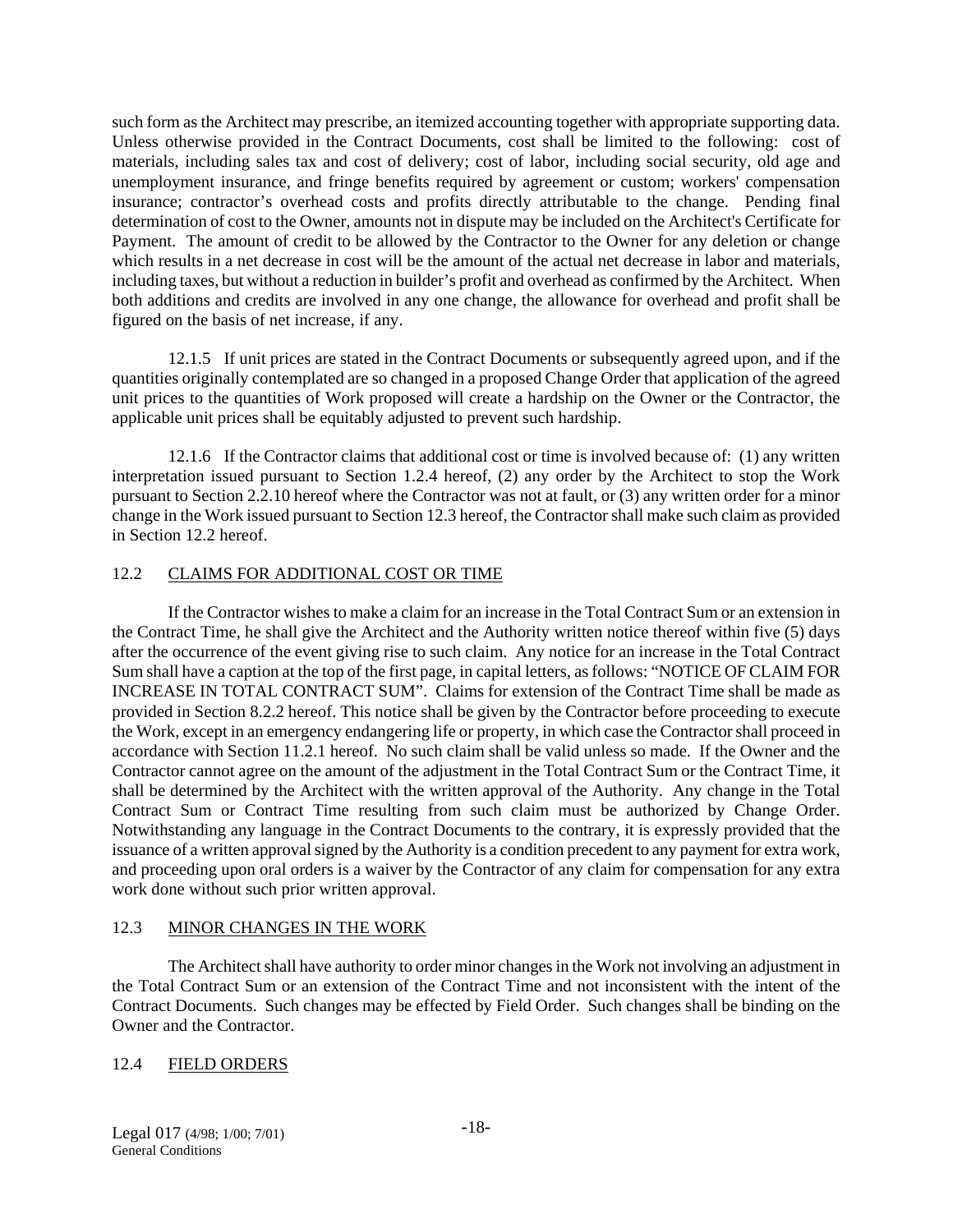The Architect may issue written Field Orders which interpret the Contract Documents in accordance with Section [1.2.4](#page-3-0) hereof or which order minor changes in the Work in accordance with Section [12.3](#page-19-0) hereof without change in the Total Contract Sum or Contract Time. The Contractor shall carry out such Field Orders promptly.

# 12.5 UNFORESEEN CONDITIONS

12.5.1 The Contractor understands that no adjustments for unanticipated soil conditions will be made in the earth work estimate set forth in the Trade Payment Breakdown unless the Owner and Authority determine that there is a surplus of funds in other trade items. The Contractor recognizes that if the Development is to be constructed on previously developed urban land, the estimated cost of earth work includes an allowance for the possibility of encountering old foundations, improper fill and other underground obstructions, established from the Contractor's cost estimates and is recognized in this Agreement.

12.5.2 Mortgage loans involving the rehabilitation of existing structures include a contingency fund for unforeseen conditions. Unforeseen conditions are defined as additional Work that could not have reasonably been anticipated by the Contractor or Architect. If the Contractor encounters such unforeseen conditions, it must submit a Change Order in order to obtain an increase in the Total Contract Sum, which increase may not exceed the amount of the contingency for unforeseen conditions. Such an increase must be approved by the Owner, the Architect and the Authority in the same manner as all other Change Orders.

# <span id="page-20-3"></span>**ARTICLE 13 - UNCOVERING AND CORRECTION OF WORK**

# 13.1 UNCOVERING OF WORK

13.1.1 If any portion of the Work should be covered contrary to the request of the Architect or the Authority, it must, if required by the Architect or the Authority, be uncovered for observation and replaced, at the Contractor's expense.

<span id="page-20-0"></span>13.1.2 If any other Work has been covered which the Architect or the Authority has not specifically requested to observe prior to being covered, the Architect or the Authority may request to see such Work and it shall be uncovered by the Contractor. If such Work be found in accordance with the Contract Documents, the cost of uncovering and replacement shall, by appropriate Change Order, be charged to the Owner. If such Work be found not in accordance with the Contract Documents, the Contractor shall pay such costs unless it be found that this condition was caused by a separate contractor employed as provided in [ARTICLE 6 h](#page-10-1)ereof, and in that event the Owner shall be responsible for the payment of such costs.

# 13.2 CORRECTION OF WORK

<span id="page-20-1"></span>13.2.1 If the Contractor, within a reasonable time after receiving notice from the Owner that Work or material has been found defective or deficient, fails to remedy or remove and replace that Work or material which has been found defective or deficient, then the Owner may remedy or replace the defective or deficient Work at the Contractor's expense. The Contractor shall immediately pay the expenses incurred by the Owner. If the Owner is not paid within ten (10) days, the Owner may pursue any and all legal remedies it may have against the Contractor. Where there exists an identity of interest between the Owner and the Contractor, as defined by Section 302 of the Construction Contract, the Authority may exercise any right or claim the Owner may have against the Contractor under this Section in its own name without establishing its right to act, or acting as the Owner's attorney-in-fact.

<span id="page-20-2"></span>13.2.2 Within one year after the date of final completion as established by the Authority on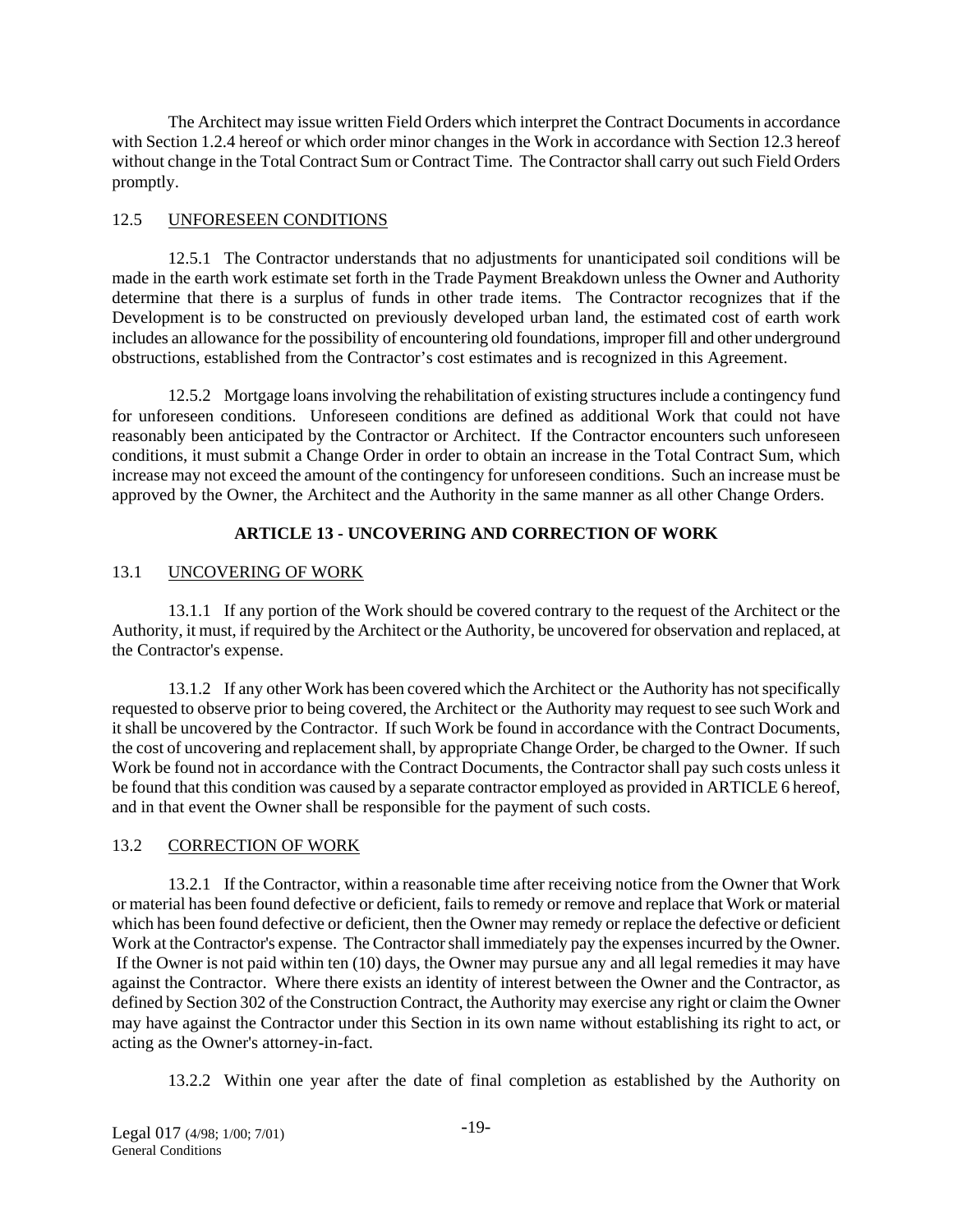Authority Form PSD 12:002, or within such longer period of time as may be prescribed by law or by the terms of any applicable special warranty required by the Contract Documents, the Contractor shall correct or remove and replace any such defective or deficient materials or Work, promptly after receipt of a written notice from the Owner and correct or pay for any damage to other Work resulting therefrom. Furthermore, the Contractor shall correct any defect in Work that was incomplete at the time of final payment within one year after said incomplete Work is completed as determined by the date payment is made for the Work. The foregoing obligations of the Contractor shall be referred to as the Guarantee. If the Contractor, within a reasonable time after receiving notice from the Owner that Work or material has been found defective or deficient, fails to remedy or remove and replace that Work or material which has been found defective or deficient, then the Owner may remedy or replace the defective or deficient Work at the Contractor's expense in accordance with Section [13.2.1.](#page-20-1) The Contractor shall immediately pay the expenses incurred by the Owner. If the Owner is not paid within ten (10) days, the Owner may pursue any and all legal remedies it may have against the Contractor. Where there exists an identity of interest as defined by Section 502, between the Owner and the Contractor, the Authority may exercise any right or claim the Owner may have against the Contractor under this Section in its own name without establishing its right to act, or acting as the Owner's attorney-in-fact. The Contractor shall bear the cost of making good all Work of separate contractors destroyed or damaged by such removal or correction. The Contractor shall remove from the site all portions of the Work which are defective or nonconforming and which have not been corrected under Sections [4.5.1,](#page-7-1) [13.2.1,](#page-20-1) and [13.2.2,](#page-20-2) unless removal is waived by the Owner. Neither final acceptance of the Work, nor payment therefore, nor any provision of the Contract Documents shall relieve the Contractor of responsibility for defective or deficient materials or work. If the Contractor fails to correct such defective or nonconforming Work, the Owner prefers to accept defective or nonconforming work, he may correct it. Neither final acceptance of the Work, nor payment therefore, nor any provision of the Contract Documents shall relieve the Contractor of responsibility for defective or deficient materials or work.

13.2.3 Nothing contained in this [ARTICLE 13](#page-20-3) shall be construed to establish a period of limitation with respect to any other obligation which the Contractor might have under the Contract Documents, including Section [4.5](#page-7-0) of the General Conditions. The establishment of the time period of one year after the date of final completion or such longer period of time as may be prescribed by law or by the terms of any warranty required by the Contract Documents (the "Guarantee Period") relates only to the specific obligation of the Contractor to correct the Work, and has no relationship to the time within which his obligation to comply with the Contract Documents may be sought to be enforced, nor to the time within which proceedings may be commenced to establish the Contractor's liability with respect to his obligations other than specifically to correct the Work.

13.2.4 The Contractor shall promptly correct all Work rejected by the Architect as defective or as failing to conform to the Contract Documents whether observed before or after Final Completion and whether or not fabricated, installed, or completed. The Contractor shall bear all costs of correcting such rejected Work, including the cost of the Architect's additional services thereby made necessary.

13.2.5 If, within one year after the date of final completion as established by the Authority in MSHDA Form No. PSD l2:002, or within such longer period of time as may be prescribed by law or by the terms of any applicable special warranty required by the Contract Documents, any of the Work is found to be defective or not in accordance with the Contract Documents, the Contractor shall correct it promptly after the receipt of a written notice from the Owner to do so unless the Owner has previously given the Contractor a written acceptance of such condition and such acceptance of such condition has been approved in writing by the Authority. This obligation shall survive termination of the Contract. The Owner shall give such notice promptly after discovery of the condition.

13.3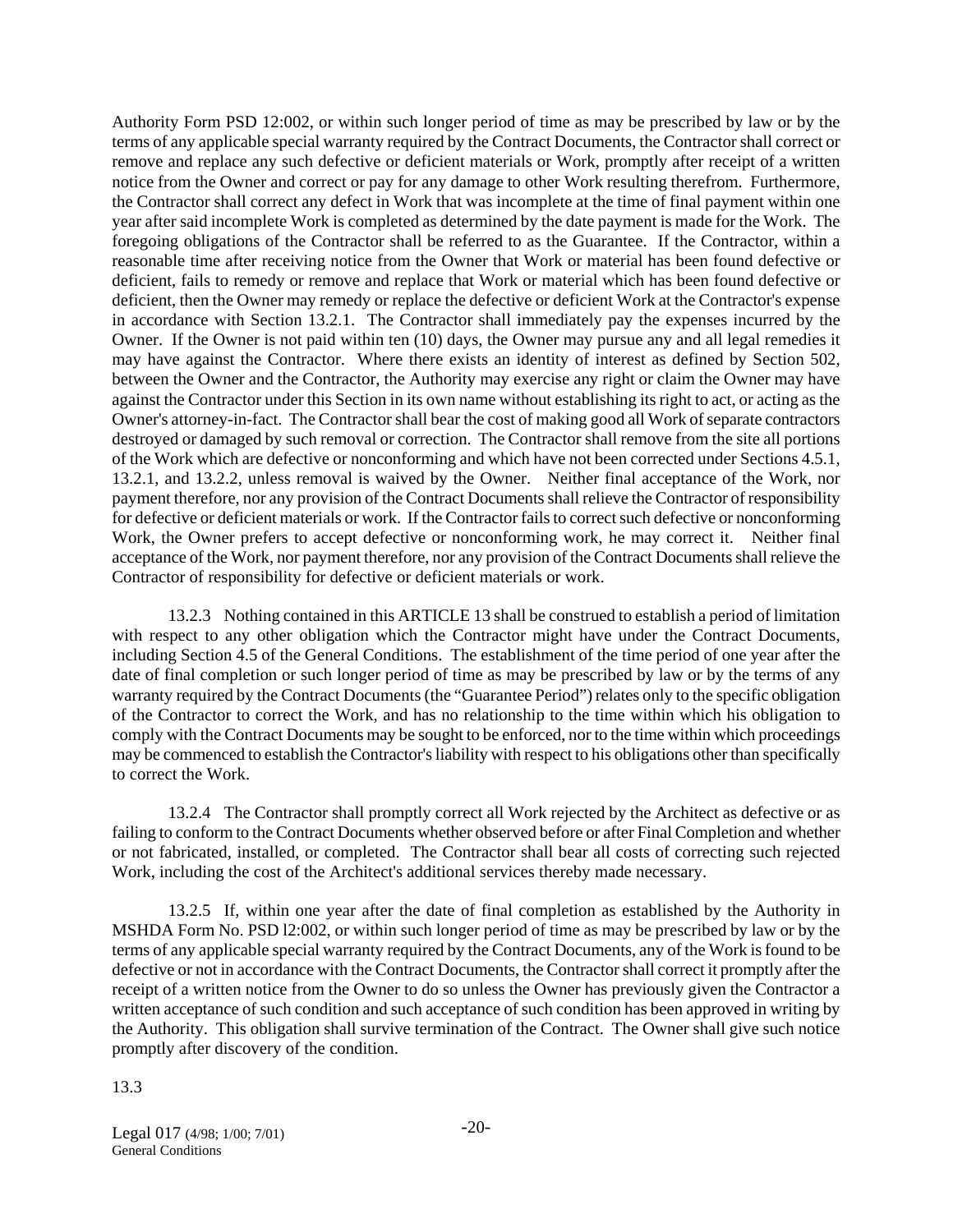### OWNER'S ACCEPTANCE OF DEFECTIVE OR NONCONFORMING WORK

If the Owner prefers to accept defective or nonconforming Work, he may do so after receiving written approval therefor from the Authority instead of requiring its removal and correction, in which case a Change Order will be issued to reflect a reduction in the Contract Sum where appropriate and equitable. Such adjustment shall be effected whether or not final payment has been made.

### **ARTICLE 14 - DISPUTES AND ARBITRATION**

### 14.1 DISPUTES OVER PROPER PERFORMANCE OF THE WORK

All disputes, claims, or questions with respect to the proper performance of the Work shall be submitted to the Authority. The decision of the Authority shall be final and binding upon the Owner and the Contractor, and may be enforced in any court of competent jurisdiction.

### 14.2 DISPUTES OVER OTHER MATTERS

All disputes, claims, or questions between the Owner and the Contractor on matters other than the proper performance of the Work may be submitted to arbitration in accordance with the Construction Industry Rules of the American Arbitration Association then pertaining. The decision pursuant to any arbitration shall be binding upon the parties hereto if accepted by the Authority in writing, and may be enforced in any court of competent jurisdiction. The cost of such arbitration shall be borne equally by the Owner and the Contractor and such expenses incurred by the Contractor shall not be subject to reimbursement.

### 14.3 CONTINUATION OF THE WORK

In the event of a claim, dispute or any other matters in question arising out of, or relating to this Contract or the breach thereof, except for Owner's refusal to pay the Contractor, upon request of the Authority, such amount as has been previously approved by the Authority, the Contractor warrants that it will carry on the Work and maintain the progress schedule during any proceedings to settle the dispute, unless otherwise agreed by the Contractor and the Owner in writing and approved in writing by the Authority.

### **ARTICLE 15 - EMPLOYMENT PRACTICES**

### 15.1 ENFORCEMENT OF PROVISIONS.

Provisions of this Article may be enforced by the Owner, the Authority, and, to the extent permitted by law, any person intended to be benefited by them. A breach of the provisions of this Article shall be considered a material breach of this Contract and shall give the Owner the right to terminate the Contractor. If the construction of the Development is federally assisted, a breach of the provisions of this Article may also result in the debarment of the Contractor from future participation in U.S. Government contracts under 29 CFR 98.

### 15.2 INCLUSION OF PROVISIONS IN SUBCONTRACTS

The Contractor agrees to include the provisions of this Article in all subcontracts entered into in connection with the construction of the Development.

15.3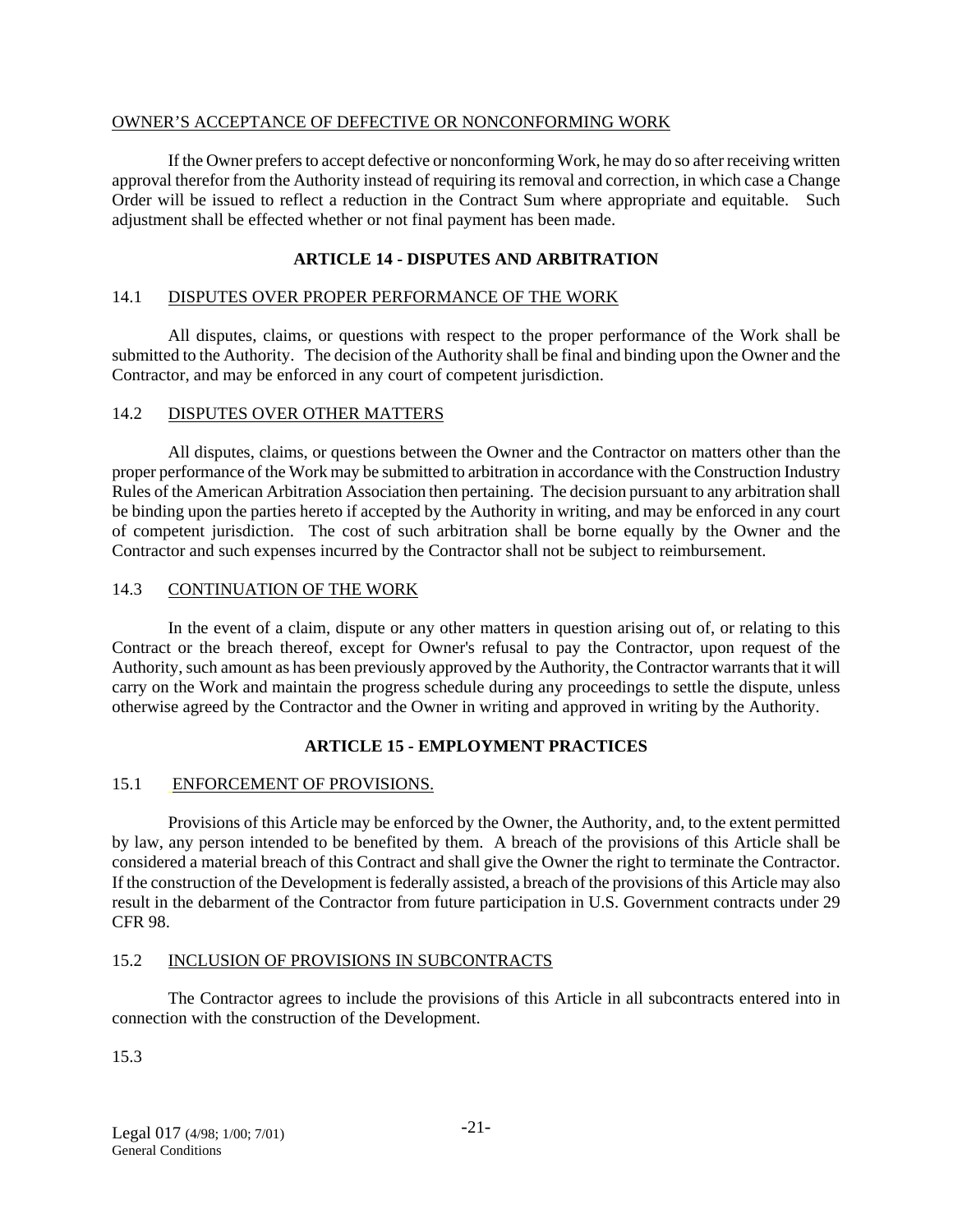### AUTHORITY EQUAL EMPLOYMENT OPPORTUNITY

<span id="page-23-2"></span>15.3.1 During the performance of this Contract, the Contractor agrees as follows:

a. The Contractor will not discriminate against any employee or applicant for employment because of race, color, religion, sex, national origin, age, height, weight, handicap, arrest record or marital status. The Contractor will take affirmative action to ensure that applicants are employed, and that employees are treated during employment, without regard to their race, color, religion, sex, national origin, age, height, weight, handicap, arrest record or marital status. Such action shall include, but not be limited to, the following: employment, upgrading, demotion, or transfer, recruitment, or recruitment advertising, lay-off or termination; rates of pay or other forms of compensation; and selection for training, including apprenticeship. The Contractor agrees to post in conspicuous places, available to employees and applicants for employment, notices to be provided by or at the direction of the Authority setting forth the provisions of this Equal Opportunity Clause.

b. The Contractor will, in all solicitations or advertisements for employees placed by or on behalf of the Contractor, state that all qualified applicants will receive consideration for employment without regard to race, color, religion, sex, national origin, age, height, weight, handicap, arrest record or marital status.

c. The Contractor will send to each labor union or representative of workers with which he has a collective bargaining agreement or other Contract or understanding, a notice to be provided by or at the direction of the Authority advising the said labor union or worker's representative of the Contractor's commitments under this section, and shall post copies of the notice in conspicuous places available to employees and applicants for employment.

d. The Contractor will comply with all of the Authority's Equal Employment Opportunity and Affirmative Action Plan Compliance Reporting Requirements as established by the Authority's Director of Equal Employment Opportunity/Fair Housing and the provisions of the Authority approved Equal Employment Opportunity Plan attached as Exhibit E of the Construction Contract.

e. The Contractor will comply with all pertinent provisions of Executive Order No. 11246 of September 24, 1965.

f. The Contractor will include the provisions of Sections (a) through (e) in every subcontract or purchase order unless exempted by the rules, regulations, or orders of the Secretary of Labor issued pursuant to Section 204 of Executive Order No. 11246 of September 24, 1965, so that such provisions will be binding upon each subcontractor or vendor. The Contractor will take such action with respect to any subcontract or purchase order as the Authority may direct as a means of enforcing such provisions including sanctions for noncompliance.

#### <span id="page-23-0"></span>15.3.2

a. The goals and timetables for minority and female participation, expressed in percentage terms for the Contractor's aggregate work force in each trade on all Work in the covered area are set forth in Exhibit E of the Construction Contract.

<span id="page-23-1"></span>b. The following definition and specifications shall be included in all construction contracts or subcontracts in excess of \$10,000.00 to be performed in the geographical area designated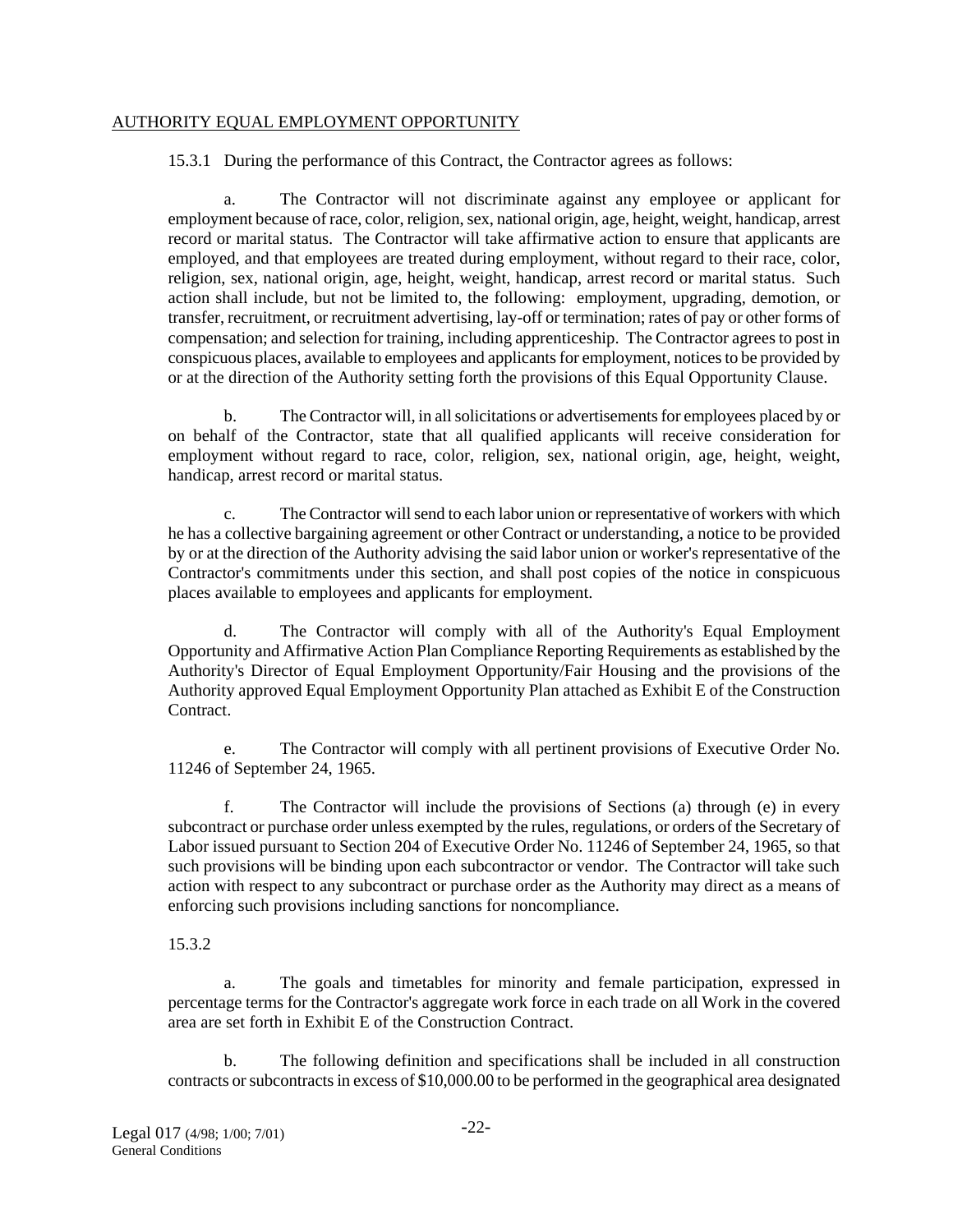in Exhibit E of the Construction Contract.

(1.) As used in these specifications, minority includes:

(a.) Black (all persons having origins in any of the Black African racial groups not of Hispanic origin);

(b.) Hispanic (all persons of Mexican, Puerto Rican, Cuban, Central or South American or other Spanish Culture or origin, regardless of race);

(c.) Asian and Pacific Islander (all person having origins in any of the original peoples of the Far East, Southeast Asia, the Indian Subcontinent, or the Pacific Islands); and

(d.) American Indian or Alaskan Native (all persons having origins in any of the original peoples of North America and maintaining identifiable tribal affiliations through membership and participation or community identification).

(2.) Whenever the Contractor, or any Subcontractor at any tier, subcontracts a portion of the Work involving any construction trade, it shall physically include in each subcontract in excess of \$10,000.00 the provisions of these specifications and that portion of Exhibit E of the Construction Contract which contains the applicable goals for minority and female participation and which is set forth in the solicitations from which this Contract resulted.

(3.) The Contractor shall implement the specific affirmative action standards provided in Sections  $6(a)$  through (p) of these specifications and those contained in Exhibit E of the Construction Contract. The goals set forth in the solicitation from which this Contract resulted are expressed as percentages of the total hours of employment and training of minority and female utilization the Contractor should reasonably be able to achieve in each construction trade in which it has employees in the covered area. The Contractor is expected to make substantially uniform progress toward its goals in each craft during the period specified.

(4.) Neither the provisions of any collective bargaining agreement, nor the failure by a union with whom the Contractor has a collective bargaining agreement, to refer either minorities or women shall excuse the Contractor's obligations under this Agreement.

(5.) In order for the nonworking training hours of apprentices and trainees to be counted in meeting the goals, such apprentices and trainees must be employed by the Contractor during the training period, and the Contractor must have made a commitment to employ the apprentices and trainees at the completion of their training, subject to the availability of employment opportunities. Trainees must be trained pursuant to training programs approved by the U.S. Department of Labor.

<span id="page-24-0"></span>(6.) The Contractor shall take specific affirmative actions to ensure equal employment opportunity. The evaluation of the Contractor's compliance with these specifications shall be based upon its effort to achieve maximum results from its actions. The Contractor shall document these efforts fully, and shall implement affirmative action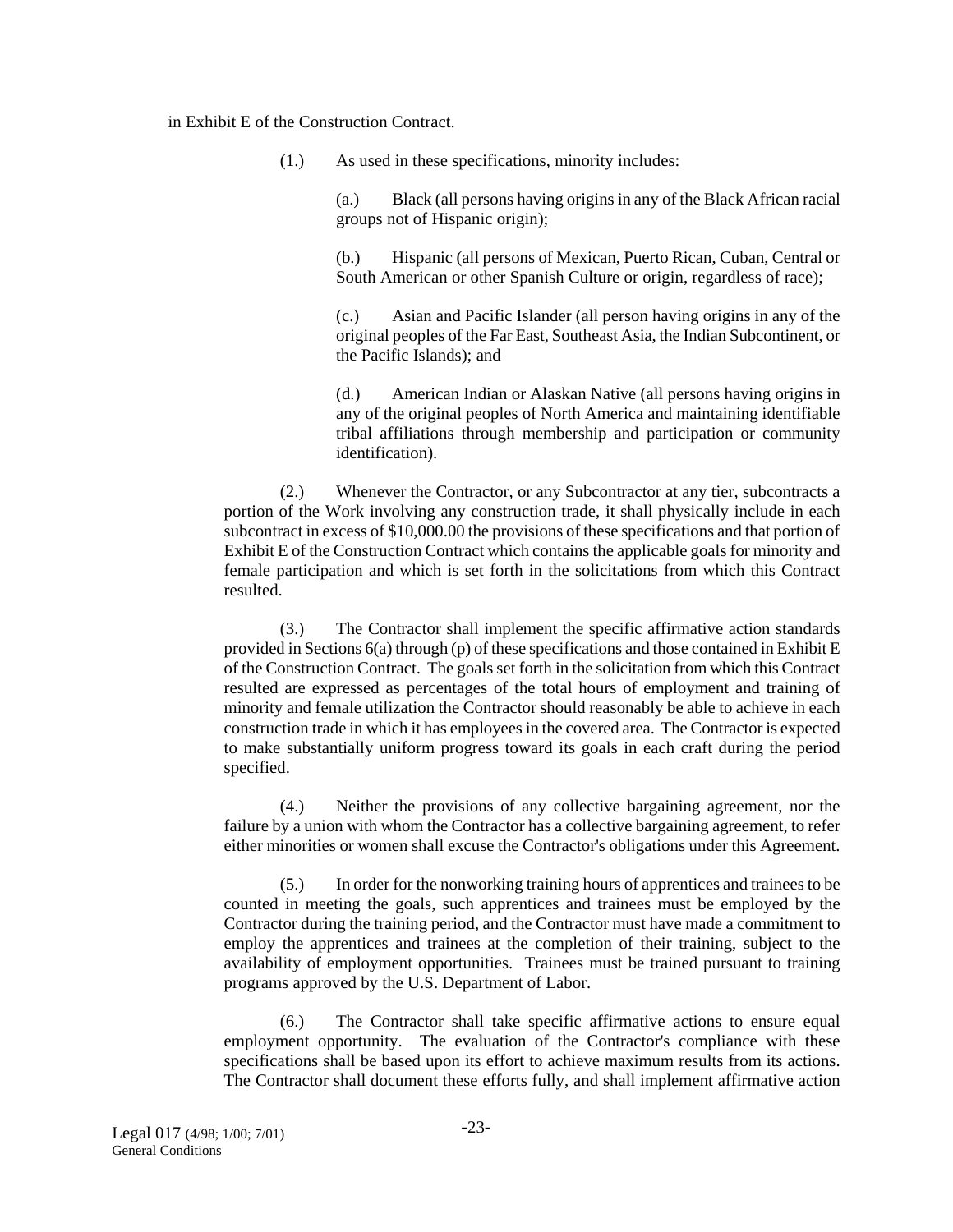steps at least as extensive as the following:

(a.) Ensure and maintain a working environment free of harassment, intimidation, and coercion at all sites, and in all facilities at which the Contractor's employees are assigned to work. The Contractor, where possible, will assign two or more women to each construction project. The Contractor shall specifically ensure that all foremen, superintendents, and other on-site supervisory personnel are aware of and carry out the Contractor's obligation to maintain such a working environment, with specific attention to minority or female individuals working at such sites or in such facilities.

<span id="page-25-0"></span>(b.) Establish and maintain a current list of minority and female recruitment sources, provide written notification to minority and female recruitment sources and to community organization when the Contractor or its unions have employment opportunities available, and maintain a record of the organizations' responses.

(c.) Maintain a current file of the names, addresses and telephone numbers of each minority and female off-the-street applicant and minority or female referral from a union, a recruitment source of community organization and of what action was taken with respect to each such individual. If such individual was sent to the union hiring hall for referral and was not referred back to the Contractor by the union or, if referred, not employed by the Contractor, this shall be documented in the file with the reason therefor, along with whatever additional actions the Contractor may have taken.

(d.) Provide immediate written notification to the Authority's Director of Equal Employment Opportunity/Fair Housing when the union or unions with which the Contractor has a collective bargaining agreement has not referred to the Contractor a minority person or woman sent by the Contractor, or when the Contractor has other information that the union referral process has impeded the Contractor's efforts to meet its obligations.

(e.) Develop on-the-job training opportunities and/or participate in training programs for the area which expressly include minorities and women, including upgrading programs and apprenticeship and trainee programs relevant to the Contractor's employment needs, especially those programs funded or approved by the Department of Labor. The Contractor shall provide notice of these programs to the sources compiled under Section [15.3.2](#page-23-0)[b](#page-23-1)[\(6.\)](#page-24-0)[\(b.\).](#page-25-0)

(f.) Disseminate the Contractor's Equal Employment Opportunity ("EEO") policy by providing notice of the policy to unions and training programs and requesting their cooperation in assisting the Contractor in meeting its EEO obligations; by including it in any policy manual and collective bargaining agreement; by publicizing it in the company newspaper, annual report, etc.; by specific review of the policy with all management personnel and with all minority and female employees at least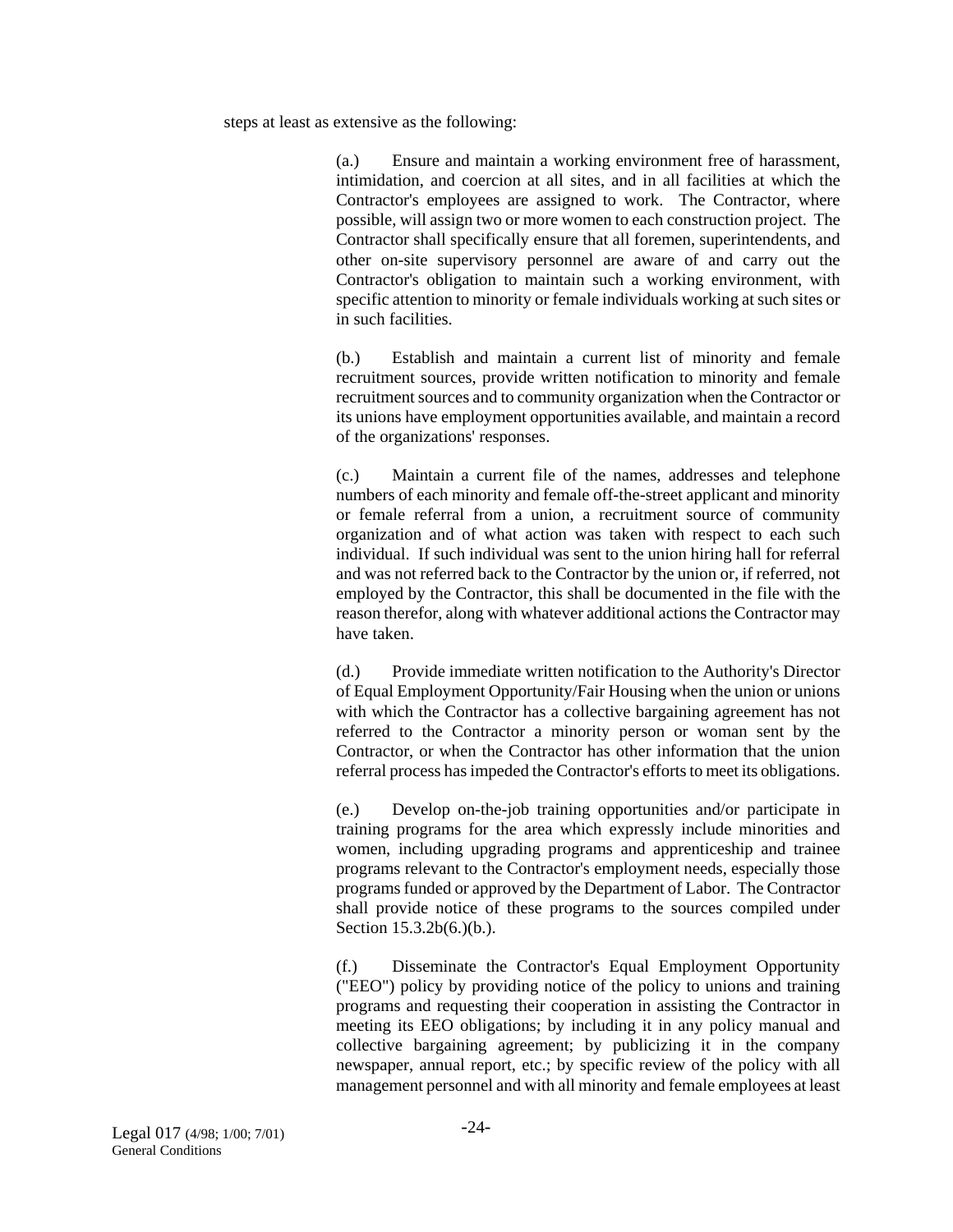once a year; and by posting the company EEO policy on bulletin boards accessible to all employees at each location where the Work is performed.

(g.) Review, at least annually, the company's EEO policy and affirmative action obligations under these specifications with all employees having any responsibility for hiring, assignment, layoff, termination or other employment decisions including specific review of these items with onsite supervisory personnel such as Superintendents, General Foreman, etc., prior to the initiation of construction work at any job site. A written record shall be made and maintained identifying the time and place of these meetings, persons attending, subject matter discussed, and disposition of the subject matter.

(h.) Disseminate the Contractor's EEO policy externally by including it in any advertising in the news media, specifically including minority and female news media, and providing written notification to and discussing the Contractor's EEO policy with other Contractors and Subcontractors with whom the Contractor does or anticipates doing business.

(i.) Direct its recruitment efforts, both oral and written, to minority, female and community organizations, to schools with minority and female students and to minority and female recruitment and training organizations serving the Contractor's recruitment area and employment needs. No later than one month prior to the date for the acceptance of applications for apprenticeship or other training by any recruitment source, the Contractor shall send written notification to organizations such as the above, describing the openings, screening procedures, and tests to be used in the selection process.

(j.) Encourage present minority and female employees to recruit other than minority persons and women and, where reasonable, provide after school, summer and vacation employment to minority and female youth both on the site and in other areas of a Contractor's work force.

(k.) Validate all tests and other selection requirements where there is an obligation to do so under 41 CFR Part 60-3.

(l.) Conduct, at least annually, an inventory and evaluation at least of all minority and female personnel for promotional opportunities and encourage these employees to seek or to prepare for, through appropriate training, etc., such opportunities.

(m.) Ensure that seniority practices, job classifications, work assignments and other personnel practices, do not have a discriminatory effect by continually monitoring all personnel and employment related activities to ensure that the EEO policy and the Contractor's obligations under these specifications are being carried out.

(n.) Ensure that all facilities and company activities are nonsegregated except that separate or single-user toilet and necessary changing facilities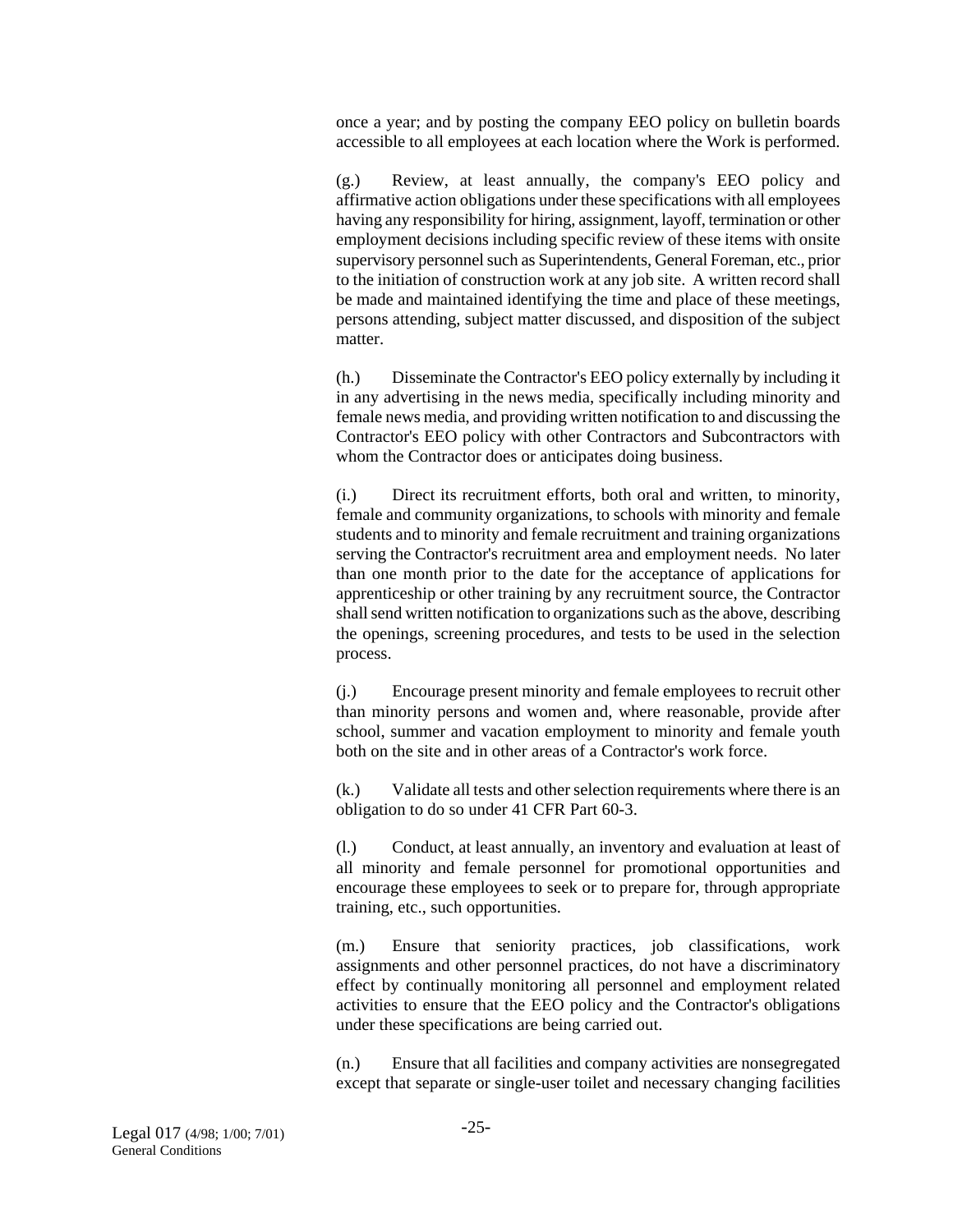shall be provided to assure privacy between the sexes.

(o.) Document and maintain a record of all solicitations of offers for subcontracts from minority and female construction contractors and suppliers, including circulation of solicitations to minority and female contractor associations and other business associations.

(p.) Conduct a review, at least annually, of all supervisor's adherence to and performance under the Contractor's EEO policies and affirmative action obligations.

(7.) Contractors are encouraged to participate in voluntary associations which assist in fulfilling one or more of their affirmative action obligations [Section [15.3.2](#page-23-0)[b](#page-23-1)[\(6.\)\(](#page-24-0)a) through (p)]. The efforts of a contractor association, joint contractor-union, contractorcommunity, or other similar group of which the Contractor is a member and participant, may be asserted as fulfilling any one or more of its obligations under Section [15.3.2](#page-23-0)[b](#page-23-1)[\(6.\)\(](#page-24-0)a) through (p) of these Specifications provided that the Contractor actively participates in the group, makes every effort to assure that the group has a positive impact on the employment of minorities and women in the industry, ensures that the concrete benefits of the program are reflected in the Contractor's minority and female work force participation, makes a good faith effort to meet its individual goals and timetables, and can provide access to documentation which demonstrates the effectiveness of actions taken on behalf of the Contractor. The obligation to comply, however, is the Contractor's, and the failure of such a group to fulfill an obligation shall not be a defense for the Contractor's noncompliance.

(8.) A single goal for minorities and a separate single goal for women have been established. The Contractor, however, is required to provide equal employment opportunity and to take affirmative action for all minority groups, both male and female, and all women, both minority and non-minority. Consequently, the Contractor may be in violation of the Executive Order if a particular group is employed in a substantially disparate manner (for example, even though the Contractor has achieved its goals for women generally, the Contractor may be in violation of the Executive Order if a specific minority group of women is underutilized).

(9.) The Contractor shall not use the goals and timetables or affirmative action standards to discriminate against any person because of race, color, religion, sex, or national origin.

(10.) The Contractor shall not knowingly enter into any Subcontract with any person or firm debarred from Government contracts pursuant to Executive Order No. 11246 or other State or Federal statute or regulation relating to Equal Employment Opportunity.

(11.) The Contractor shall carry out such sanctions and penalties for violation of these specifications and of the Equal Opportunity Clause, including suspension, termination and cancellation of existing subcontracts as may be imposed or ordered pursuant to this agreement and Executive Order No. 11246, as amended, and its implementing regulations, by the Office of Federal Contract Compliance Programs. Any Contractor who fails to carry out such sanctions and penalties shall be in violation of these specifications.

(12.) The Contractor, in fulfilling its obligations under these specifications, shall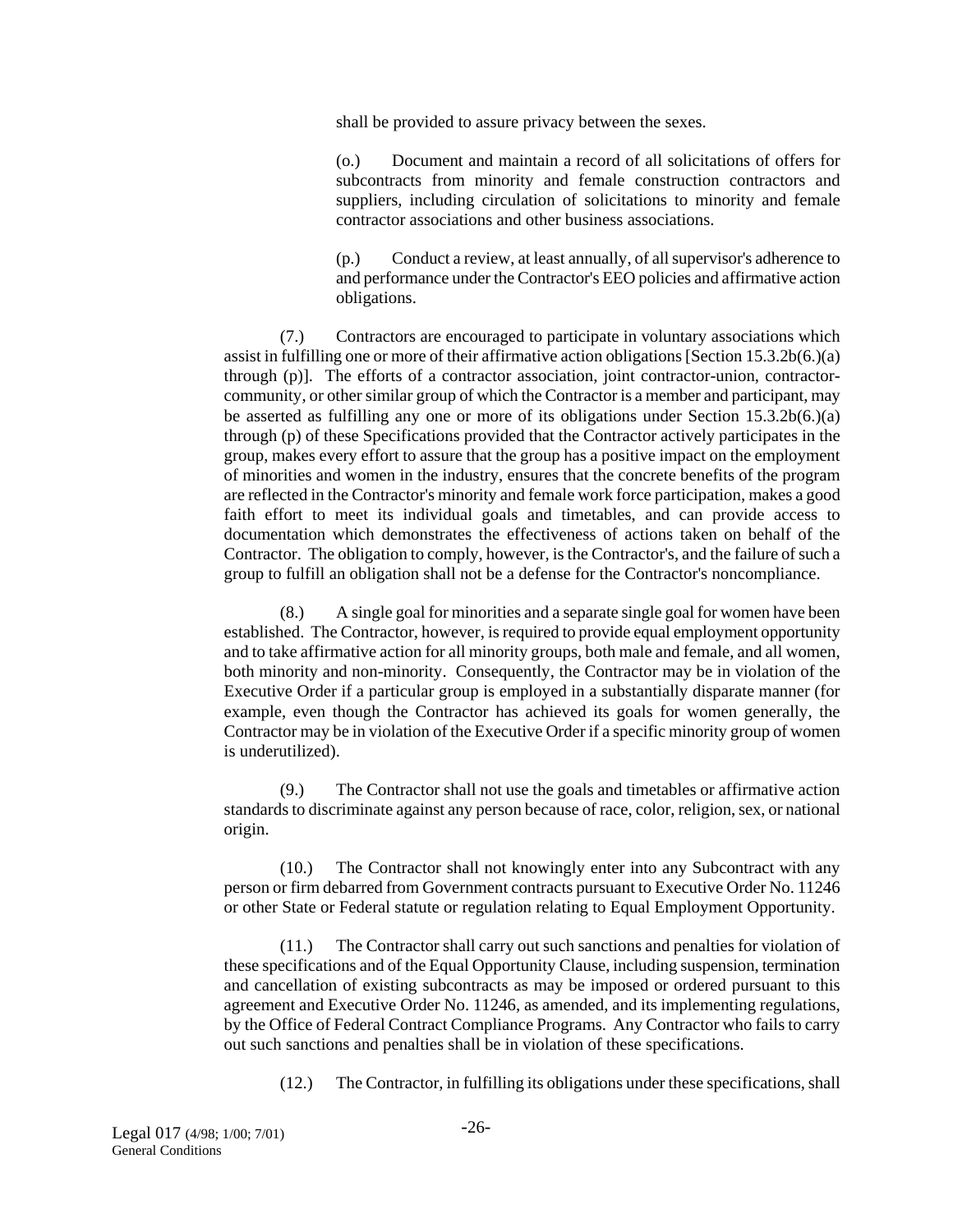implement specific affirmative action steps, at least as extensive as those standards prescribed in Section [15.3.2](#page-23-0)[b](#page-23-1)[\(6.\),](#page-24-0) so as to achieve maximum results from its efforts to ensure Equal Employment Opportunity.

(13.) The Contractor shall designate a responsible official to monitor all employment related activity to ensure that the company EEO policy is being carried out, to submit reports relating to these provisions as may be required by the Authority and to keep records. Records shall at least include for each employee the name, address, telephone numbers, construction trade, union affiliation, if any, employee identification number when assigned, social security number, race, sex, status (e.g. mechanic, apprentice trainee, helper, or laborer), dates of changes in status, hours worked per week in the indicated trade, rate of pay, and locations at which the Work was performed. Records shall be maintained in an easily understandable and retrievable form; however, to the degree that existing records satisfy this requirement, contractors shall not be required to maintain separate records.

(14.) Nothing herein provided shall be construed as a limitation upon the application of other laws which establish different standards of compliance or upon the application of requirements for the hiring of local or other area residents (e.g., those under the Public Works Employment Act of 1977 and the Community Development Block Grant Program).

15.3.3 In addition to compliance with the requirements set forth in Sections [15.3.1](#page-23-2) and [15.3.2](#page-23-0) of these General Conditions, the Contractor agrees to utilize his best efforts in successfully implementing the provisions of the Equal Employment Opportunity Plan attached as Exhibit E of the Construction Contract. In order to establish a standard of reviewing a contractor's performance in meeting the Equal Employment Opportunity Plan in Exhibit E of the Construction Contract, the Authority will use the following definition of non-awardable contractors:

a. Any contractor who fails either to meet the established affirmative action goals for the employment of minority skilled trades persons or minority business enterprises on a MSHDAfinanced housing project or to demonstrate a good faith effort to achieve these goals, as determined by the Authority's Director of Equal Employment Opportunity/Fair Housing based on a review of the contractor's performance with respect to the Authority-financed housing project, shall be considered non-awardable for a period of two years. The period of two years is defined as: two calendar years following the date of 95% completion of the housing project in which the affirmative action goals are not met.

b. Any contractor who fails either to meet the established affirmative action goals for the employment of female skilled trades persons or female business enterprises on a MSHDAfinanced housing project or to demonstrate a good faith effort to achieve these goals, as determined by the Authority's Director of Equal Employment Opportunity/Fair Housing based on a review of the contractor's performance with respect to the Authority-financed housing project, shall be considered non-awardable for a period of two years. The period of two years is defined as: two calendar years following the date of 95% completion of the housing project in which the affirmative action goals are not met.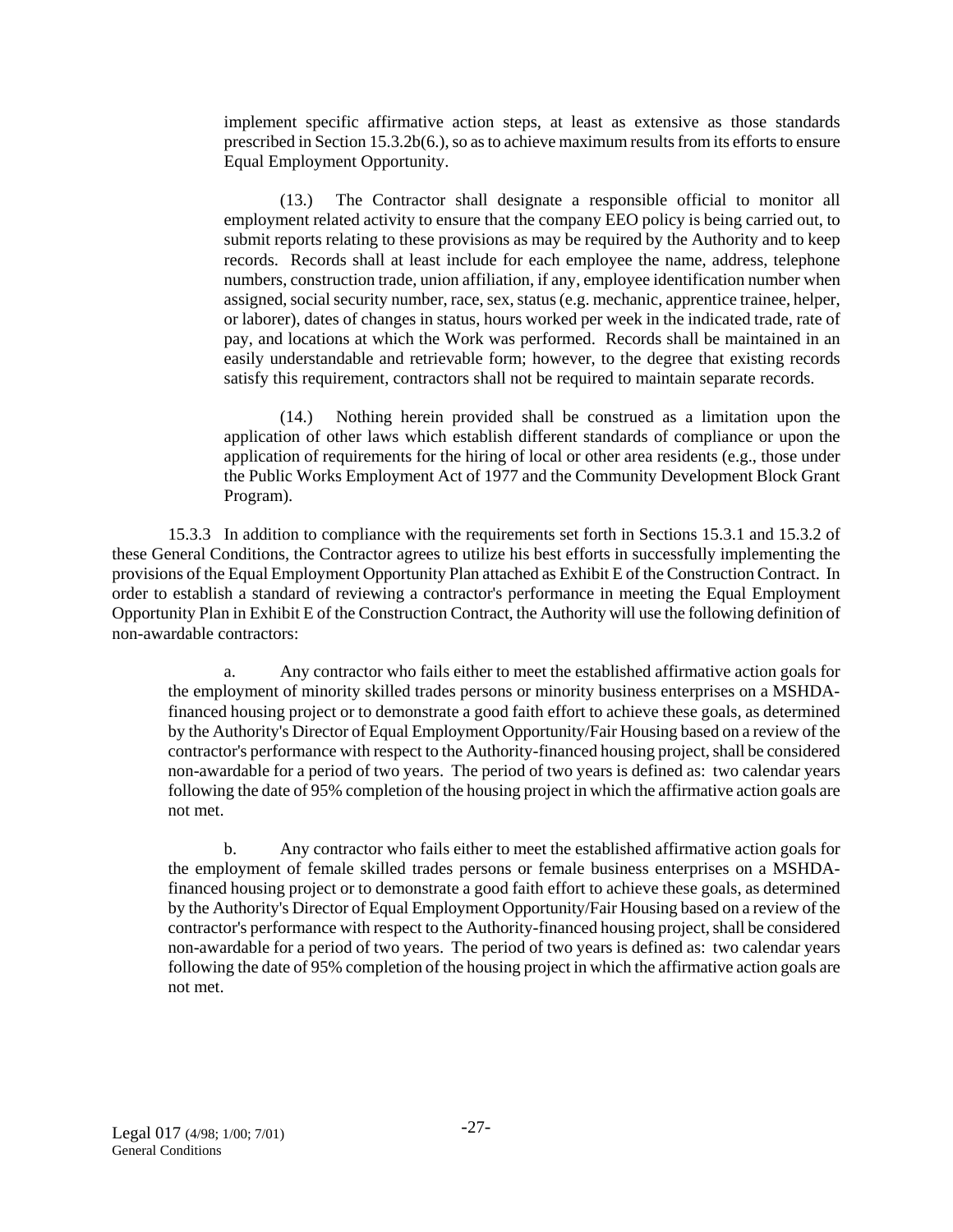c. If, upon evaluation by the Authority's Director of Equal Employment Opportunity/Fair Housing it is determined that the contractor took all feasible steps and made a good faith effort to achieve the affirmative action goals (including but not limited to, requesting assistance from the Equal Employment Opportunity/Fair Housing Office) then the contractor will remain awardable.

<span id="page-29-1"></span>15.3.4 The Contractor will comply with the provisions of the Elliott-Larsen Civil Rights Act, Act No. 453 of the Public Acts of 1976 of the State of Michigan, as amended. If the Contractor was directed to do so by the Authority as part of the bid or negotiation of this Contract, the Contractor shall request each labor union or representative to furnish it with a written statement that such labor union or representative will not discriminate because of race, color, religion, sex, national origin, age, height, weight, handicap, arrest record or marital status, and that such labor union or representative either will affirmatively cooperate, within the limit of its legal and contractual authority, in the implementation of the policy and provisions of these Equal Employment Opportunity clauses or that it consents and agrees that recruitment, employment and the terms and conditions of employment under this Agreement, shall be in accordance with the purposes and provisions of these Equal Employment Opportunity clauses. If such labor union or representative fails or refuses to comply with such a request that it furnish such a statement, the Contractor shall promptly notify the State Civil Rights Commission of such failure or refusal.

<span id="page-29-0"></span>15.3.5 If the State Civil Rights Commission finds that the Contractor has not complied with these Equal Employment Opportunity provisions, the Owner may, and shall, if directed by the Authority, consider such failure to comply to be a material breach of this Agreement. If the Authority directs the Owner to consider such non-compliance a material breach, the Owner shall take such action as is directed by the Authority.

<span id="page-29-2"></span>15.3.6 If the Contractor ceases to perform the Work as a consequence of a default under Section [15.3.5,](#page-29-0) then, in addition to other rights of the Owner provided in this Agreement upon its breach by the Contractor, the Contractor will hold the Owner harmless against any additional expenses or costs incurred by the Owner or the Authority in completing the Work or in purchasing the services, materials, equipment or supplies contemplated by the Contract Documents, and the Owner, at the direction of the Authority, shall withhold payments from the Contractor in an amount sufficient for this purpose and recourse may be had against the Contractor's Assurance of Completion if necessary.

15.3.7 The Contractor will include the provisions of Sections [15.3.4](#page-29-1) through [15.3.6](#page-29-2) in every subcontract or purchase order in such manner that such provisions will be binding upon each subcontractor or vendor as to operations to be performed within the State of Michigan. The Contractor will take such action in enforcing such provisions of such subcontract or purchase order as the Authority may direct, including sanctions or remedies for noncompliance.

### 15.4 INCONSISTENT PROVISIONS

To the extent that any provision of this Article is inconsistent or in conflict with any provision of Executive Order No. 11246 of September 24, 1965, the provisions of this Article shall be controlling; unless, however, the construction of the Development is federally assisted, in which event the provisions of Executive Order No. 11246 of September 24, 1965 shall control. Notwithstanding the foregoing, whenever the standard or requirement contained in this Article is higher or greater than that contained in Executive Order No. 11246, the higher or greater standard shall be used.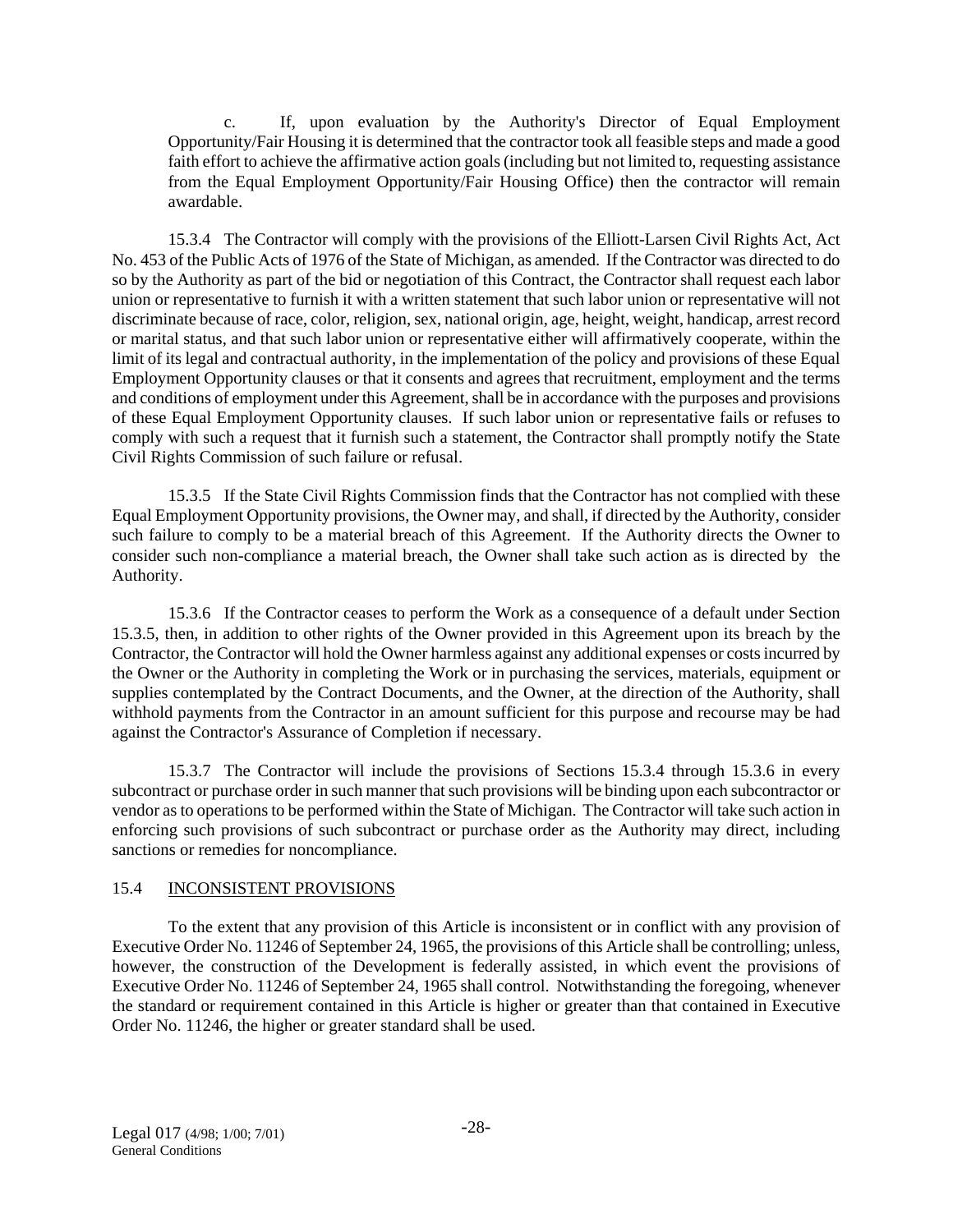### **ARTICLE 16 - SUBCONTRACTS AND ASSIGNMENTS**

### 16.1 SUBCONTRACTS

The Contractor shall not subcontract all of the Work without the prior written consent of the Owner and the Authority. The Contractor shall submit to the Owner and the Authority the names of the subcontractors to whom the Contractor proposes to subcontract any part of the Work, together with such information as to the qualifications and ability of such proposed subcontractors to perform the Work satisfactorily as the Authority may request. On request of the Authority, the Contractor shall submit to the Authority a copy of each Contract the Contractor shall make with such subcontractors. The Contractor shall not subcontract any Work to a subcontractor with regard to which the Contractor has received written notice of objection from the Authority provided that any such notice of objection must be received by the Contractor within ten (10) days of the receipt by the Authority of such subcontractor's name and qualifications. The Contractor shall be as fully responsible to the Owner and the Authority for the acts and omissions of the Contractor's subcontractors and all persons either directly or indirectly employed by such subcontractors as the Contractor. The Contractor shall cause and require provisions to be included in all subcontracts for any part of the Work, binding the subcontractors to comply with the terms of the Contract Documents insofar as applicable to the Work of such subcontractors.

### 16.2 SUBCONTRACTORS TO BE OBLIGATED TO OWNER AND AUTHORITY

The Contractor shall cause and require to be included in all subcontracts a provision for the benefit of the Owner and the Authority binding the subcontractors to remain bound by the subcontracts in the event the Contractor is replaced by another contractor pursuant to the terms of the Contract Documents.

### 16.3 INSPECTION OF SUBCONTRACTOR'S RECORDS IF IDENTITY OF INTEREST EXISTS.

The Contractor shall further cause and require to be included in all subcontracts a provision that representatives of the Authority shall have full and free access, during working hours, to all books of account and records of the subcontractor relating to the Work under this Agreement, including the right to make excerpts or transcripts from such books of account and records and related and supporting documents and statements, in the event that the Authority determines that there is an Identity of Interest, as defined in Section 502 hereof, between either the Owner or the Contractor and any such subcontractor.

#### 16.4 SUBCONTRACT PROVISIONS

The Contractor shall, where applicable, include language to the following effect in all subcontracts and agreements with material suppliers:

Although an owner of the Contractor is a general partner of the Owner of the property for which the subcontractor (supplier) is furnishing work (material), this Contract is not entered into by the Contractor in his capacity as a general partner or agent of the Owner, but rather as an independent contractor. This Contract shall not be construed to constitute a contractual relationship between the Owner of the property and the subcontractor (supplier) nor shall the subcontractor (supplier) be relieved from any obligation to give the Owner "Notice of Furnishing."

# 16.5 CONTRACTOR ASSISTANCE PROGRAM (CAP)

16.5.1 The Contractor shall cooperate with the Authority and any lender who makes a loan in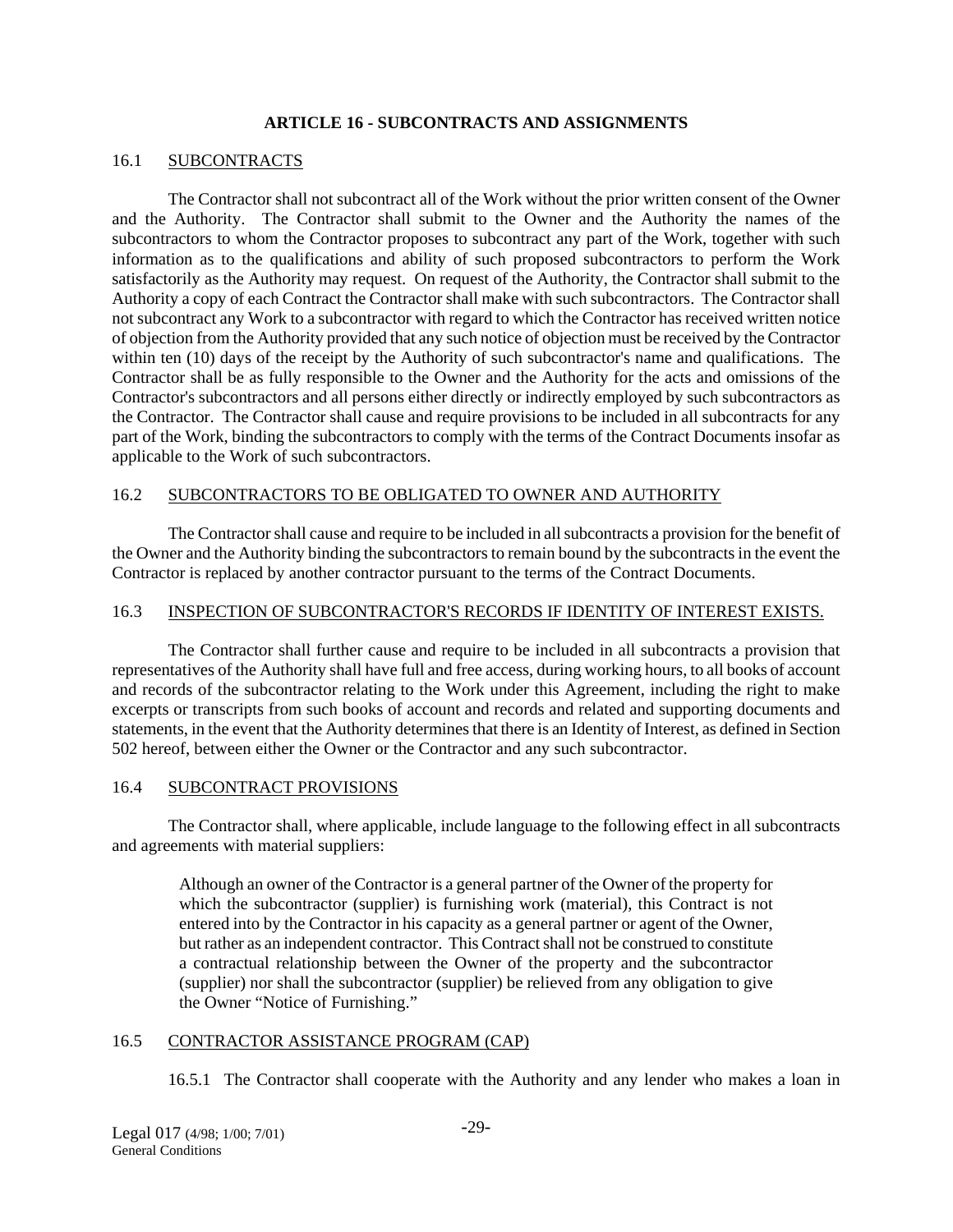connection with the Contractor Assistance Program ("CAP"), by making all payments due any Participating Subcontractor by check(s) jointly payable to the Participating Subcontractor and the designated CAP lender, provided the Participating Subcontractor has agreed in writing in advance to such joint payment with the designated CAP lender. A Participating Subcontractor is defined as a subcontractor who has secured a loan under CAP and the proceeds of the CAP loan were used or were intended to be used to pay for labor and/or materials provided by the subcontractor with respect to a specific Authority-related Contract.

16.5.2 The Contractor acknowledges that the CAP lenders will make or has made a loan to the Participating Subcontractor in reliance upon the Contractor's agreement to make all payments to Participating Subcontractors by check(s) made jointly payable to the Participating Subcontractor and the designated CAP lender.

16.5.3 In the event that the Contractor replaces or terminates employment of any Participating Subcontractor who has an outstanding balance on a CAP loan, and the Participating Subcontractor (or the subcontractor's assignee) has agreed in writing to such withholding, the Contractor agrees to withhold disbursement of any payments or monies owed to the subcontractor (or the subcontractor's assignee) until the CAP loan has been fully satisfied, unless the payment or payments are made by check(s) made jointly payable to the Participating Subcontractor and the CAP lender.

## **ARTICLE 17 - INSURANCE**

## 17.1 TYPE AND AMOUNT

The Contractor shall obtain and pay for and keep in effect from the inception of construction, or from such time as the Authority may require, the following insurance:

17.1.1 Broad Form Comprehensive General Liability Insurance covering the Contractor in the minimum amount of \$500,000/\$2,000,000 for bodily injury and \$100,000/\$200,000 for property damage. Such policy shall include contractual liability insurance applicable to the Contractor's obligations under Article 8 of the Construction Contract.

17.1.2 Workmen's Compensation and Employer's Liability Insurance covering the Contractor.

# 17.2 FORM, COMPANIES AND ORIGINAL POLICIES

The policies of such insurance shall be in force, shall be issued by companies qualified to do business in the State of Michigan and acceptable to the Authority, shall be in form and amount and with premium charges satisfactory to the Authority, shall provide that the Authority shall be given thirty (30) day advance written notice of the cancellation, expiration or termination of the policy or any material change in the coverage afforded thereunder, and a certificate of insurance which indicates that such a policy(ies) is in force shall be delivered to and deposited with the Authority prior to the initial closing. The cost of such insurance shall be included in the actual cost of construction as defined in Section 501 of the Contract.

# 17.3 UNINSURED CLAIMS

If any action by any person, firm or corporation is brought against the Owner or against the Contractor and the Owner for any alleged loss, damage or injury arising out of or in the consequence of the performance or non-performance of this Agreement which, in the reasonable opinion of the Owner and the Authority, may not be covered by the contingent liability, public liability or property damage insurance policy, or, which together with other such actions or claims seeks a recovery in excess of the amount payable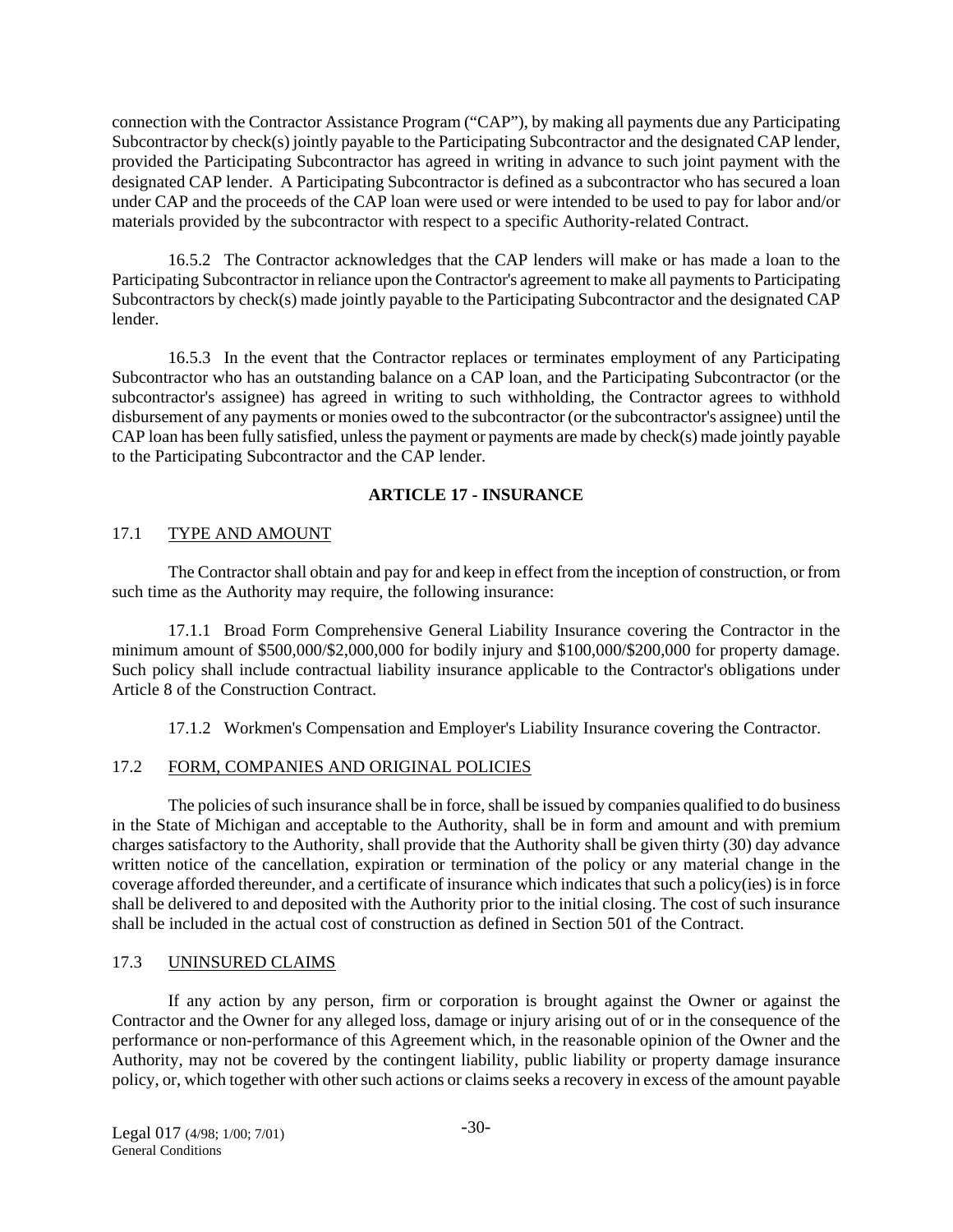under such policies, the amount of such recovery sought or so much thereof as the Authority reasonably deems necessary may be withheld by the owner from any money due the Contractor until such time as the commencement of an action as security against such claims would be barred by law or until final adjudication or determination of such action by a court or other tribunal of competent jurisdiction. The Owner and the Authority in their discretion may permit the Contractor to substitute other satisfactory security in lieu of the monies so withheld. If the liability of the Owner or the Contractor, or both, shall be established in an action by final judgment or award of a court or other tribunal of competent jurisdiction, or if such recovery sought shall have been admitted by the Contractor to be valid, the Owner may pay such judgment, award or admitted recovery out of the monies retained by the Owner under the provision of this Article, and return the balance, if any, to the Contractor.

### **ARTICLE 18 - MISCELLANEOUS PROVISIONS**

### 18.1 LAW OF THE PLACE

The Contract shall be governed by the laws of the State of Michigan.

### 18.2 SUCCESSORS AND ASSIGNS

The Owner and the Contractor each binds himself, his partners, successors, assigns and legal representatives of such other party in respect to all covenants, agreements and obligations contained in the Contract Documents. Neither party to the Contract shall assign the Contract or sublet it as a whole without the written consent of the other and the prior written consent of the Authority, nor shall the Contractor assign any monies due or to become due to him hereunder, without the prior written consent of the Owner and the Authority.

### 18.3 CLAIMS FOR DAMAGES

Should either party to the Contract suffer injury or damage to person or property because of any act or omission of the other party or of any of his employees, agents or others for whose acts he is legally liable, claim shall be made in writing to such other party within a reasonable time after the first observance of such injury or damage.

### 18.4 ROYALTIES AND PATENTS

The Contractor shall pay all royalties and license fees. He shall defend all suits or claims for infringement of any patent rights and shall save the Owner harmless from loss on account thereof, except that the Owner shall be responsible for all such loss when a particular design, process or the product of a particular manufacturer or manufacturers is specified, but if the Contractor has reason to believe that the design, process or product specified is an infringement of a patent, he shall be responsible for such loss unless he promptly gives such information to the Architect.

### <span id="page-32-1"></span>18.5 TESTS

<span id="page-32-0"></span>18.5.1 If the Contract Documents, laws, ordinances, rules, regulations or orders of any public authority having jurisdiction require any portion of the Work to be inspected, tested, or approved, the Contractor shall give the Architect and the Authority timely notice of its readiness and of the date arranged so the Architect and representatives of the Authority may observe such inspection, testing or approval. The Contractor shall bear all costs of such inspections, tests and approvals unless otherwise provided.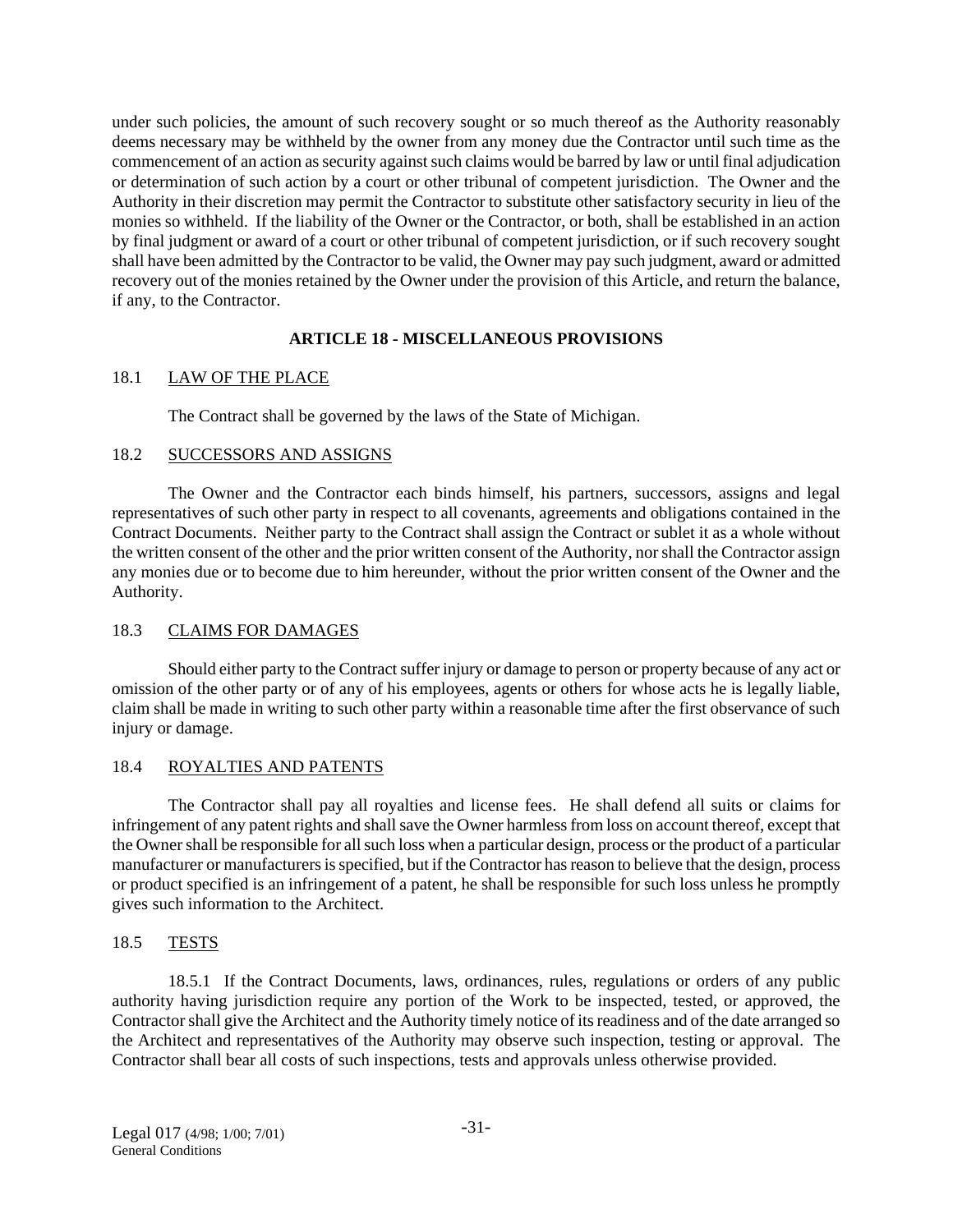<span id="page-33-0"></span>18.5.2 If after the commencement of the Work the Architect determines that any Work requires special inspection, testing or approval which Section [18.5.1](#page-32-0) hereof does not include, upon written authorization from the Owner, he will instruct the Contractor to order such special inspection, testing or approval, and the Contractor shall give notice as in Section [18.5.1 h](#page-32-0)ereof. If such special inspection or testing reveals a failure of the Work to comply (1) with the requirements of the Contract Documents or (2) with respect to the performance of the Work, with laws, ordinances, rules, regulations or orders of any public authority having jurisdiction, the Contractor shall bear all costs thereof, including the cost of Architect's additional services made necessary by such failure; otherwise the Owner shall bear such costs, and an appropriate Change Order shall be initiated.

18.5.3 Required certificates of inspection, testing or approval shall be secured by the Contractor and promptly delivered by him to the Architect and the Authority.

18.5.4 If the Architect is to observe the inspections, tests or approvals required by this Section [18.5,](#page-32-1) he will do so promptly and, where practicable, at the source of supply.

18.5.5 Neither the observations of the Architect in his Administration of the Construction Contract, nor inspections, tests or approvals by persons other than the Contractor shall relieve the Contractor from his obligations to perform the Work in accordance with the Contract Documents.

### 18.6 INTEREST

Any monies not paid when due to either party under this Contract shall bear interest at the legal rate in force in the State of Michigan.

### 18.7 JOB SIGN

The Contractor shall cause to be erected, in a conspicuous place on the Property and at his sole cost and expense, a sign identifying the Development, which sign shall comply with specifications therefor issued by the Authority.

#### 18.8 RIGHTS AND REMEDIES

18.8.1 The duties and obligations imposed by the Contract Documents and the rights and remedies available thereunder shall be in addition to and not a limitation of any duties, obligations, rights and remedies otherwise imposed or available by law.

18.8.2 No action or failure to act by the Owner, Architect or Contractor shall constitute a waiver of any right or duty afforded any of them under the Contract, nor shall any such action or failure to act constitute an approval of or acquiescence in any breach thereunder, except as may be specifically agreed in writing.

18.9